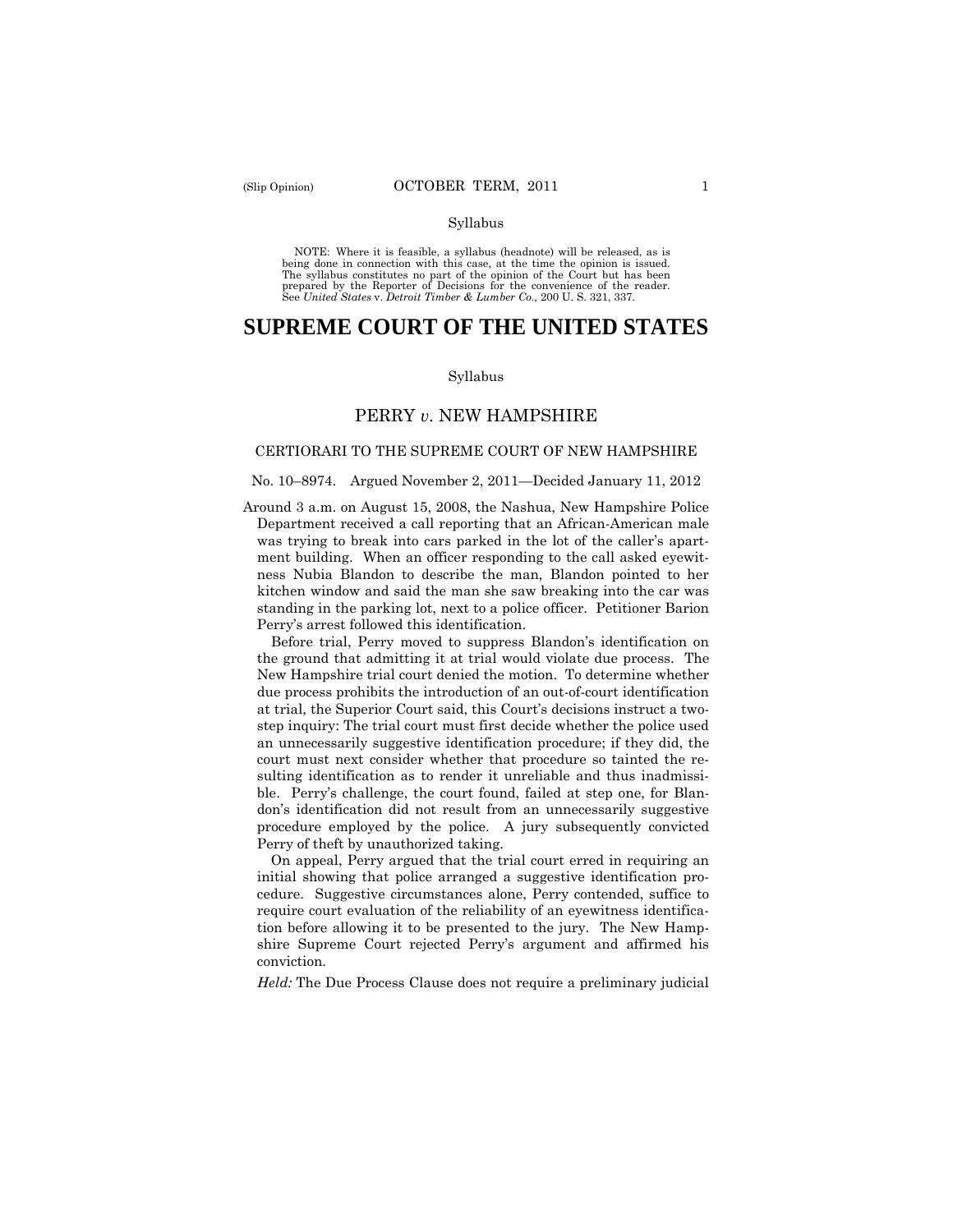inquiry into the reliability of an eyewitness identification when the identification was not procured under unnecessarily suggestive circumstances arranged by law enforcement. Pp. 6–19.

(a) The Constitution protects a defendant against a conviction based on evidence of questionable reliability, not by prohibiting introduction of the evidence, but by affording the defendant means to persuade the jury that the evidence should be discounted as unworthy of credit. Only when evidence "is so extremely unfair that its admission violates fundamental conceptions of justice," *Dowling* v. *United States*, 493 U. S. 342, 352 (internal quotation marks omitted), does the Due Process Clause preclude its admission.

 both suggestive and unnecessary*. Id.,* at 107, 109; *Biggers*, 409 U. S., should be suppressed. *Id.,* at 114, 116. Otherwise, the identification, Contending that the Due Process Clause is implicated here, Perry relies on a series of decisions involving police-arranged identification procedures. See *Stovall* v. *Denno*, 388 U. S. 293; *Simmons* v. *United States*, 390 U. S. 377; *Foster* v. *California*, 394 U. S. 440; *Neil* v. *Biggers*, 409 U. S. 188; and *Manson* v. *Brathwaite*, 432 U. S. 98. These cases detail the approach appropriately used to determine whether due process requires suppression of an eyewitness identification tainted by police arrangement. First, due process concerns arise only when law enforcement officers use an identification procedure that is at 198*.* Even when the police use such a procedure, however, suppression of the resulting identification is not the inevitable consequence. *Brathwaite,* 432 U. S., at 112–113; *Biggers,* 409 U. S., at 198–199. Instead, due process requires courts to assess, on a case-bycase basis, whether improper police conduct created a "substantial likelihood of misidentification." *Id.,* at 201. "[R]eliability [of the eyewitness identification] is the linchpin" of that evaluation. *Brathwaite*, 432 U.S., at 114. Where the "indicators of [a witness'] ability to make an accurate identification" are "outweighed by the corrupting effect" of law enforcement suggestion, the identification assuming no other barrier to its admission, should be submitted to the jury. Pp. 6–10.

(b) Perry argues that it was mere happenstance that all of the cases in the *Stovall* line involved improper police action. The rationale underlying this Court's decisions, Perry asserts, calls for a rule requiring trial judges to prescreen eyewitness evidence for reliability any time an identification is made under suggestive circumstances. This Court disagrees.

If "reliability is the linchpin" of admissibility under the Due Process Clause, *Brathwaite,* 432 U. S., at 114, Perry contends, it should not matter whether law enforcement was responsible for creating the suggestive circumstances that marred the identification. This argu-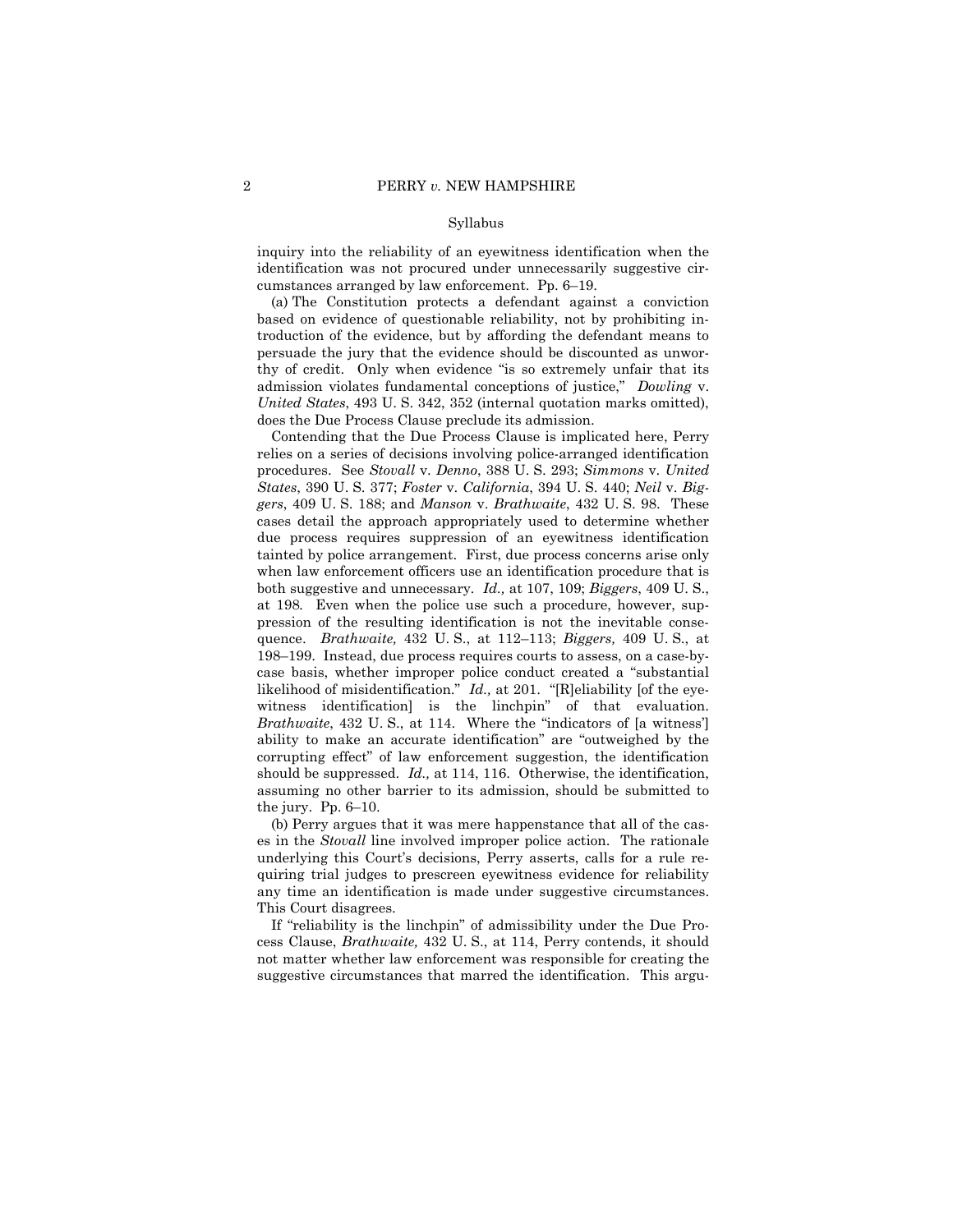ment removes *Brathwaite*'s statement from its mooring, attributing to it a meaning that a fair reading of the opinion does not bear. The due process check for reliability, *Brathwaite* made plain, comes into play only after the defendant establishes improper police conduct.

Perry's contention also ignores a key premise of *Brathwaite:* A primary aim of excluding identification evidence obtained under unnecessarily suggestive circumstances is to deter law enforcement use of improper procedures in the first place. This deterrence rationale is inapposite in cases, like Perry's, where there is no improper police conduct. Perry also places significant weight on *United States* v. *Wade,* 388 U. S. 218, describing it as a decision not anchored to improper police conduct. But the risk of police rigging was the very danger that prompted the Court in *Wade* to extend a defendant's right to counsel to cover postindictment lineups and showups.

Perry's position would also open the door to judicial preview, under the banner of due process, of most, if not all, eyewitness identifications. There is no reason why an identification made by an eyewitness with poor vision or one who harbors a grudge against the defendant, for example, should be regarded as inherently more reliable than Blandon's identification here. Even if this Court could, as Perry contends, distinguish "suggestive circumstances" from other factors bearing on the reliability of eyewitness evidence, Perry's limitation would still involve trial courts, routinely, in preliminary examinations, for most eyewitness identifications involve some element of suggestion. Pp. 10–14.

(c) In urging a broadly applicable rule, Perry maintains that eyewitness identifications are uniquely unreliable. The fallibility of eyewitness evidence does not, without the taint of improper state conduct, warrant a due process rule requiring a trial court to screen the evidence for reliability before allowing the jury to assess its creditworthiness. The Court's unwillingness to adopt such a rule rests, in large part, on its recognition that the jury, not the judge, traditionally determines the reliability of evidence. It also takes account of other safeguards built into the adversary system that caution juries against placing undue weight on eyewitness testimony of questionable reliability. These protections include the defendant's Sixth Amendment rights to counsel and to confront and cross-examine the eyewitness, eyewitness-specific instructions warning juries to take care in appraising identification evidence, and state and federal rules of evidence permitting trial judges to exclude relevant evidence if its probative value is substantially outweighed by its prejudicial impact or potential for misleading the jury. Many of these safeguards were availed of by Perry's defense. Given the safeguards generally applicable in criminal trials, the introduction of Blandon's eyewitness tes-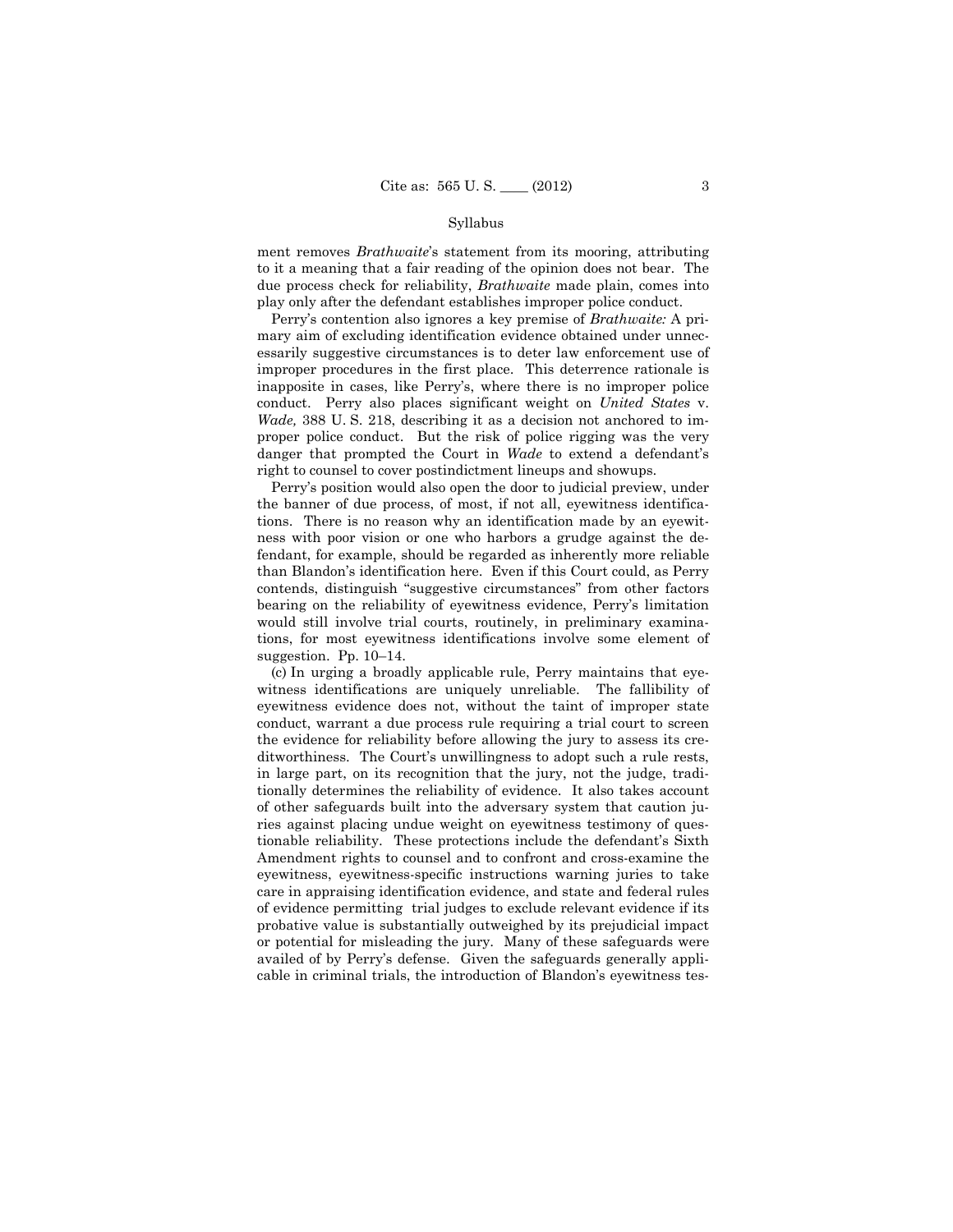timony, without a preliminary judicial assessment of its reliability, did not render Perry's trial fundamentally unfair. Pp. 14–18.

Affirmed.

 C. J., and SCALIA, KENNEDY, THOMAS, BREYER, ALITO, and KAGAN, JJ., GINSBURG, J., delivered the opinion of the Court, in which ROBERTS, joined. THOMAS, J., filed a concurring opinion. SOTOMAYOR, J., filed a dissenting opinion.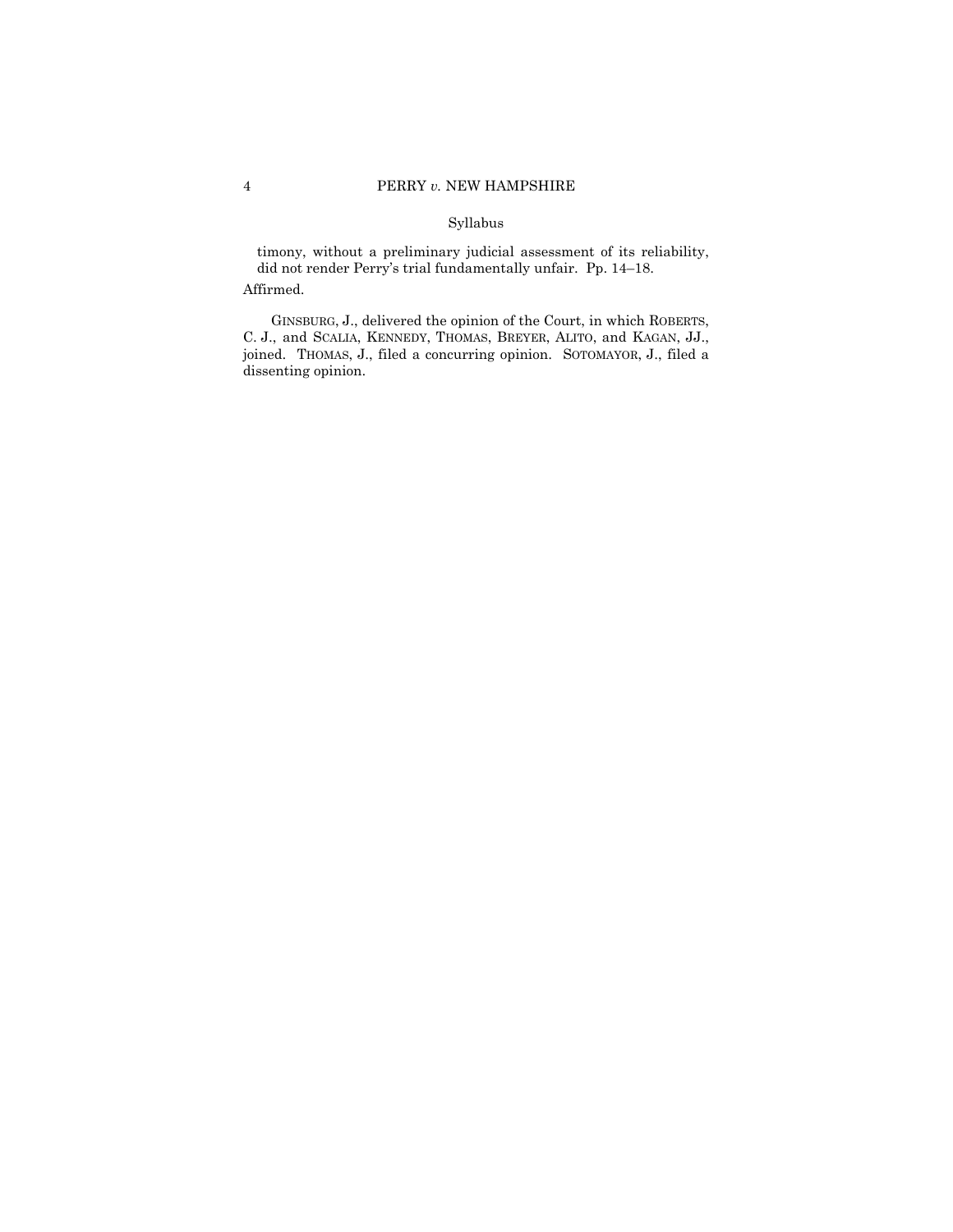preliminary print of the United States Reports. Readers are requested to notify the Reporter of Decisions, Supreme Court of the United States, Wash- ington, D. C. 20543, of any typographical or other formal errors, in order that corrections may be made before the preliminary print goes to press. NOTICE: This opinion is subject to formal revision before publication in the

## $\frac{1}{2}$  ,  $\frac{1}{2}$  ,  $\frac{1}{2}$  ,  $\frac{1}{2}$  ,  $\frac{1}{2}$  ,  $\frac{1}{2}$  ,  $\frac{1}{2}$ **SUPREME COURT OF THE UNITED STATES**

#### $\frac{1}{2}$  ,  $\frac{1}{2}$  ,  $\frac{1}{2}$  ,  $\frac{1}{2}$  ,  $\frac{1}{2}$  ,  $\frac{1}{2}$ No. 10–8974

## BARION PERRY, PETITIONER *v.* NEW HAMPSHIRE

## ON WRIT OF CERTIORARI TO THE SUPREME COURT OF NEW HAMPSHIRE

#### [January 11, 2012]

## JUSTICE GINSBURG delivered the opinion of the Court.

In our system of justice, fair trial for persons charged with criminal offenses is secured by the Sixth Amendment, which guarantees to defendants the right to counsel, compulsory process to obtain defense witnesses, and the opportunity to cross-examine witnesses for the prosecution. Those safeguards apart, admission of evidence in state trials is ordinarily governed by state law, and the reliability of relevant testimony typically falls within the province of the jury to determine. This Court has recognized, in addition, a due process check on the admission of eyewitness identification, applicable when the police have arranged suggestive circumstances leading the witness to identify a particular person as the perpetrator of a crime.

An identification infected by improper police influence, our case law holds, is not automatically excluded. Instead, the trial judge must screen the evidence for reliability pretrial. If there is "a very substantial likelihood of irreparable misidentification," *Simmons* v. *United States*, 390 U. S. 377, 384 (1968), the judge must disallow presentation of the evidence at trial. But if the indicia of reliability are strong enough to outweigh the corrupting effect of the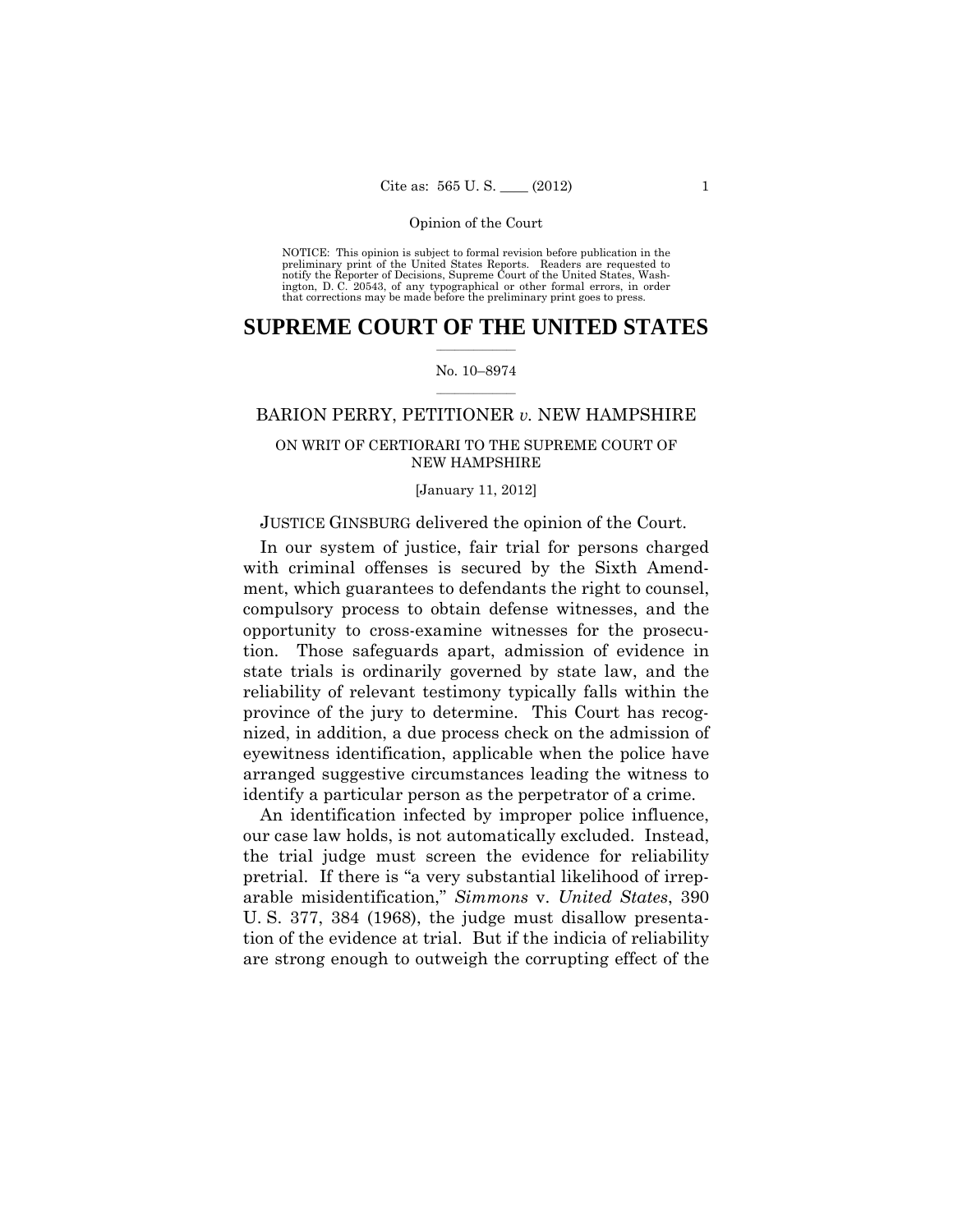police-arranged suggestive circumstances, the identification evidence ordinarily will be admitted, and the jury will ultimately determine its worth.

We have not extended pretrial screening for reliability to cases in which the suggestive circumstances were not arranged by law enforcement officers. Petitioner requests that we do so because of the grave risk that mistaken identification will yield a miscarriage of justice.1 Our decisions, however, turn on the presence of state action and aim to deter police from rigging identification procedures, for example, at a lineup, showup, or photograph array. When no improper law enforcement activity is involved, we hold, it suffices to test reliability through the rights and opportunities generally designed for that purpose, notably, the presence of counsel at postindictment lineups, vigorous cross-examination, protective rules of evidence, and jury instructions on both the fallibility of eyewitness identification and the requirement that guilt be proved beyond a reasonable doubt.

# I

A

Around 3 a.m. on August 15, 2008, Joffre Ullon called the Nashua, New Hampshire, Police Department and

<sup>1</sup>The dissent, too, appears to urge that all suggestive circumstances raise due process concerns warranting a pretrial ruling. See *post,* at 6, 9, 14–17. Neither Perry nor the dissent, however, points to a single case in which we have required pretrial screening absent a policearranged identification procedure. Understandably so, for there are no such cases. Instead, the dissent surveys our decisions, heedless of the police arrangement that underlies every one of them, and inventing a "longstanding rule," *post,* at 6, that never existed. Nor are we, as the dissent suggests, imposing a *mens rea* requirement, *post,* at 1, 7, or otherwise altering our precedent in any way. As our case law makes clear, what triggers due process concerns is police use of an unnecessarily suggestive identification procedure, whether or not they intended the arranged procedure to be suggestive.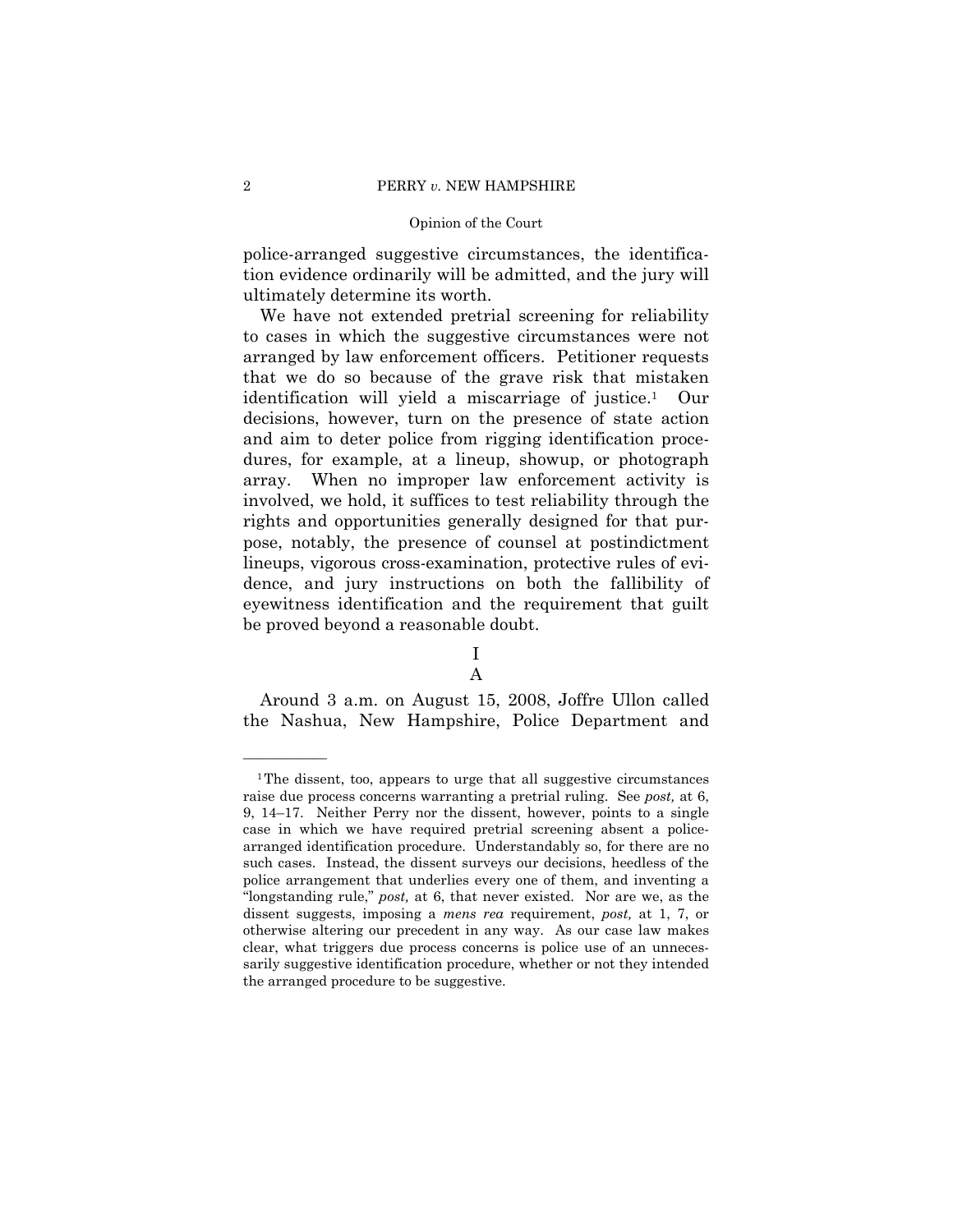reported that an African-American male was trying to break into cars parked in the lot of Ullon's apartment building. Officer Nicole Clay responded to the call. Upon arriving at the parking lot, Clay heard what "sounded like a metal bat hitting the ground." App. 37a–38a. She then saw petitioner Barion Perry standing between two cars. Perry walked toward Clay, holding two car-stereo amplifiers in his hands. A metal bat lay on the ground behind him. Clay asked Perry where the amplifiers came from. "[I] found them on the ground," Perry responded. *Id.,*  at 39a.

Meanwhile, Ullon's wife, Nubia Blandon, woke her neighbor, Alex Clavijo, and told him she had just seen someone break into his car. Clavijo immediately went downstairs to the parking lot to inspect the car. He first observed that one of the rear windows had been shattered. On further inspection, he discovered that the speakers and amplifiers from his car stereo were missing, as were his bat and wrench. Clavijo then approached Clay and told her about Blandon's alert and his own subsequent observations.

By this time, another officer had arrived at the scene. Clay asked Perry to stay in the parking lot with that officer, while she and Clavijo went to talk to Blandon. Clay and Clavijo then entered the apartment building and took the stairs to the fourth floor, where Blandon's and Clavijo's apartments were located. They met Blandon in the hallway just outside the open door to her apartment.

Asked to describe what she had seen, Blandon stated that, around 2:30 a.m., she saw from her kitchen window a tall, African-American man roaming the parking lot and looking into cars. Eventually, the man circled Clavijo's car, opened the trunk, and removed a large box.2

<sup>2</sup>The box, which Clay found on the ground near where she first encountered Perry, contained car-stereo speakers. App. 177a–178a.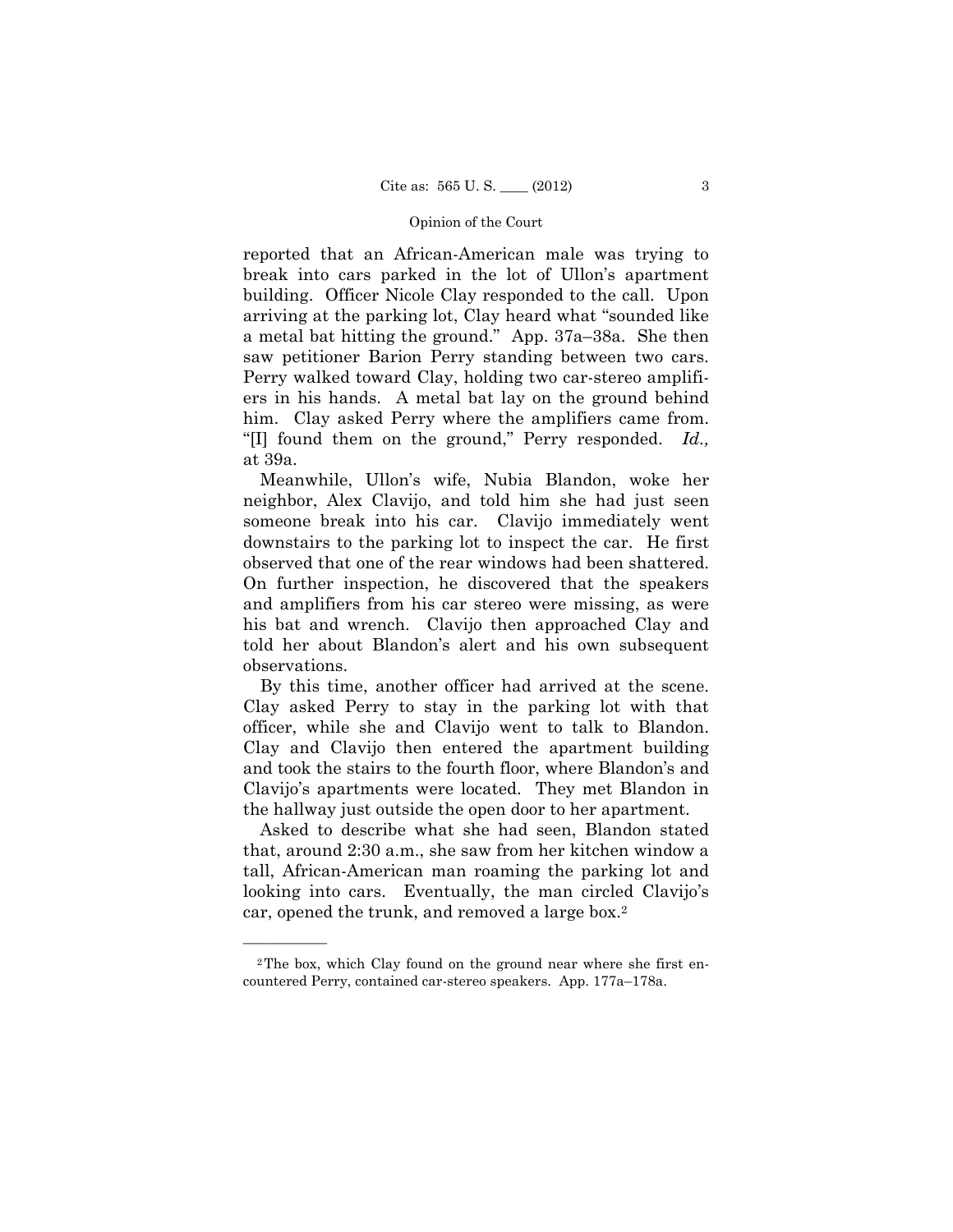Clay asked Blandon for a more specific description of the man. Blandon pointed to her kitchen window and said the person she saw breaking into Clavijo's car was standing in the parking lot, next to the police officer. Perry's arrest followed this identification.

About a month later, the police showed Blandon a photographic array that included a picture of Perry and asked her to point out the man who had broken into Clavijo's car. Blandon was unable to identify Perry.

Perry was charged in New Hampshire state court with one count of theft by unauthorized taking and one count of criminal mischief.3 Before trial, he moved to suppress Blandon's identification on the ground that admitting it at trial would violate due process. Blandon witnessed what amounted to a one-person showup in the parking lot, Perry asserted, which all but guaranteed that she would identify him as the culprit. *Id.,* at 15a–16a.

 The New Hampshire Superior Court denied the motion. identification procedure. *Id.,* at 85a. If they did, the court *Id.,* at 82a–88a. To determine whether due process prohibits the introduction of an out-of-court identification at trial, the Superior Court said, this Court's decisions instruct a two-step inquiry. First, the trial court must decide whether the police used an unnecessarily suggestive must next consider whether the improper identification procedure so tainted the resulting identification as to render it unreliable and therefore inadmissible. *Ibid.*  (citing *Neil* v. *Biggers*, 409 U. S. 188 (1972), and *Manson* v. *Brathwaite*, 432 U. S. 98 (1977)).

Perry's challenge, the Superior Court concluded, failed at step one: Blandon's identification of Perry on the night

B

<sup>3</sup>The theft charge was based on the taking of items from Clavijo's car, while the criminal mischief count was founded on the shattering of Clavijo's car window.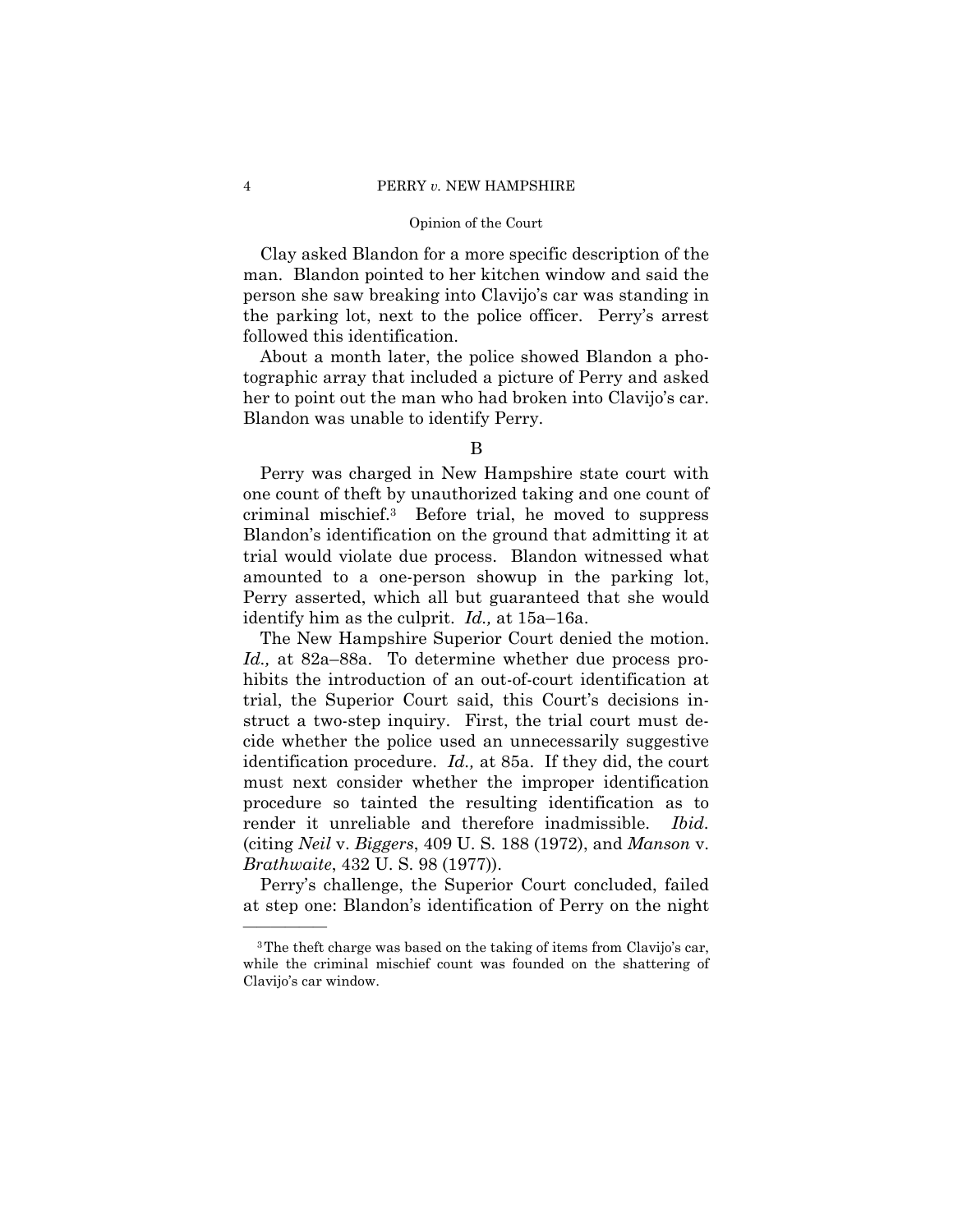of the crime did not result from an unnecessarily suggestive procedure "manufacture[d] . . . by the police." App. 86a–87a. Blandon pointed to Perry "spontaneously," the court noted, "without any inducement from the police." *Id.,* at 85a–86a. Clay did not ask Blandon whether the man standing in the parking lot was the man Blandon had seen breaking into Clavijo's car. *Ibid.* Nor did Clay ask Blandon to move to the window from which she had observed the break-in. *Id.,* at 86a.

The Superior Court recognized that there were reasons to question the accuracy of Blandon's identification: the parking lot was dark in some locations; Perry was standing next to a police officer; Perry was the only African-American man in the vicinity; and Blandon was unable, later, to pick Perry out of a photographic array. *Id.,* at 86a–87a. But "[b]ecause the police procedures were not unnecessarily suggestive," the court ruled that the reliability of Blandon's testimony was for the jury to consider. *Id.,* at 87a.

At the ensuing trial, Blandon and Clay testified to Blandon's out-of-court identification. The jury found Perry guilty of theft and not guilty of criminal mischief.

On appeal, Perry repeated his challenge to the admissibility of Blandon's out-of-court identification. The trial court erred, Perry contended, in requiring an initial showing that the police arranged the suggestive identification procedure. Suggestive circumstances alone, Perry argued, suffice to trigger the court's duty to evaluate the reliability of the resulting identification before allowing presentation of the evidence to the jury.

The New Hampshire Supreme Court rejected Perry's argument and affirmed his conviction. *Id.,* at 9a–11a. Only where the police employ suggestive identification techniques, that court held, does the Due Process Clause require a trial court to assess the reliability of identification evidence before permitting a jury to consider it. *Id.,*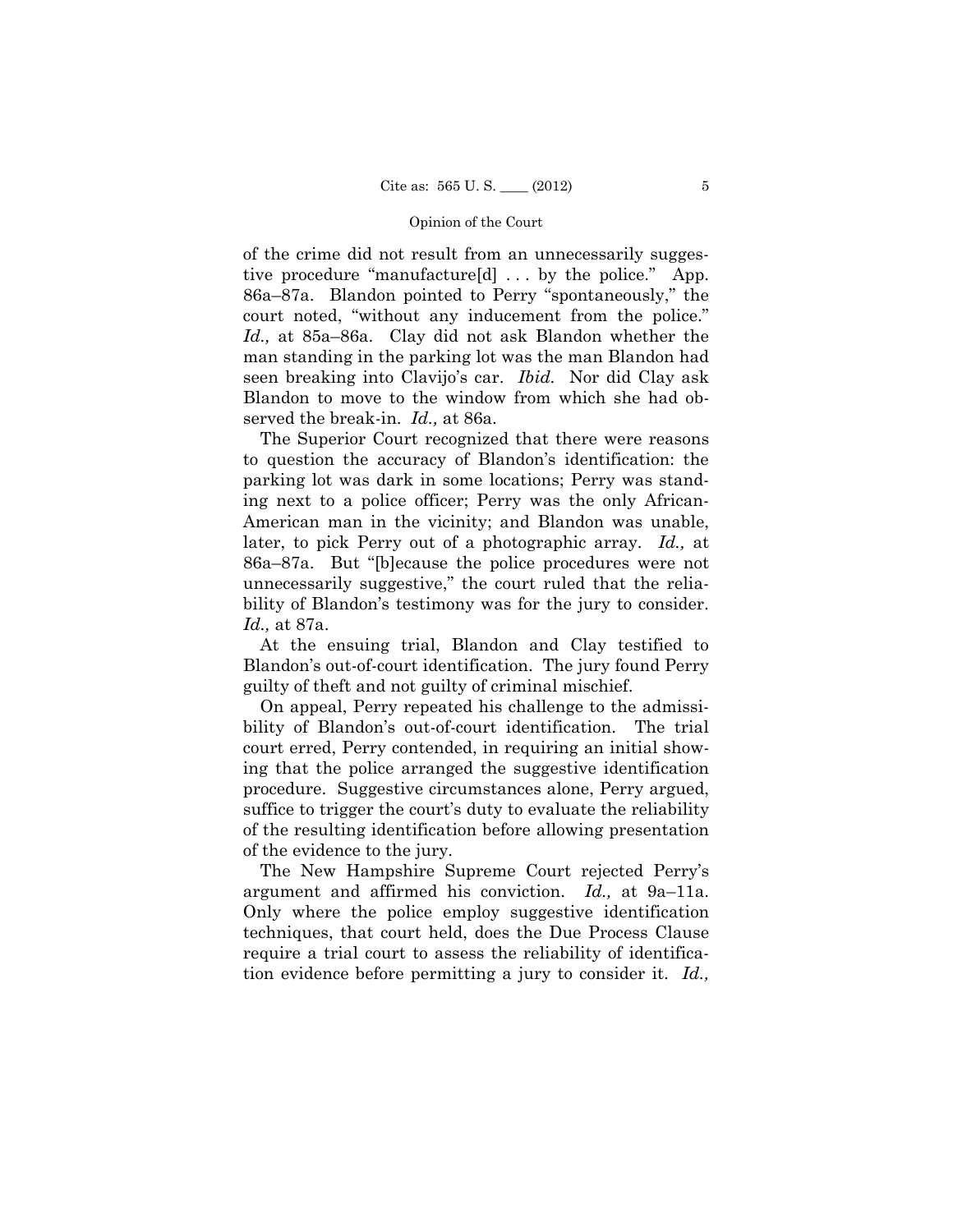at 10a–11a.

——————

We granted certiorari to resolve a division of opinion on the question whether the Due Process Clause requires a trial judge to conduct a preliminary assessment of the reliability of an eyewitness identification made under suggestive circumstances not arranged by the police.  $563 \text{ U.S.}$   $\_\_\_\_ (2011).4$ 

## II A

The Constitution, our decisions indicate, protects a defendant against a conviction based on evidence of questionable reliability, not by prohibiting introduction of the evidence, but by affording the defendant means to persuade the jury that the evidence should be discounted as unworthy of credit. Constitutional safeguards available to defendants to counter the State's evidence include the Sixth Amendment rights to counsel, *Gideon* v. *Wainwright*, 372 U. S. 335, 343–345 (1963); compulsory process, *Taylor* v. *Illinois*, 484 U. S. 400, 408–409 (1988); and confrontation plus cross-examination of witnesses, *Delaware* v. *Fensterer*, 474 U. S. 15, 18–20 (1985) *(per curiam)*.

<sup>4</sup>Compare *United States* v. *Bouthot*, 878 F. 2d 1506, 1516 (CA1 1989) (Due process requires federal courts to "scrutinize all suggestive identification procedures, not just those orchestrated by the police."); *Dunnigan* v. *Keane*, 137 F. 3d 117, 128 (CA2 1998) (same); *Thigpen* v. *Cory*, 804 F. 2d 893, 895 (CA6 1986) (same), with *United States* v. *Kimberlin*, 805 F. 2d 210, 233 (CA7 1986) (Due process check is required only in cases involving improper state action.); *United States* v. *Zeiler*, 470 F. 2d 717, 720 (CA3 1972) (same); *State* v. *Addison*, 160 N. H. 792, 801, 8 A. 3d 118, 125 (2010) (same); *State* v. *Reid*, 91 S. W. 3d 247, 272 (Tenn. 2002) (same); *State* v. *Nordstrom*, 200 Ariz. 229, 241, 25 P. 3d 717, 729 (2001) (same); *Semple* v. *State*, 271 Ga. 416, 417–418, 519 S. E. 2d 912, 914–915 (1999) (same); *Harris* v. *State*, 619 N. E. 2d 577, 581 (Ind. 1993) (same); *State* v. *Pailon*, 590 A. 2d 858, 862–863 (R. I. 1991) (same); *Commonwealth* v. *Colon-Cruz*, 408 Mass. 533, 541–542, 562 N. E. 2d 797, 805 (1990) (same); *State* v. *Brown*, 38 Ohio St. 3d 305, 310–311, 528 N. E. 2d 523, 533 (1988) (same); *Wilson* v. *Commonwealth*, 695 S. W. 2d 854, 857 (Ky. 1985) (same).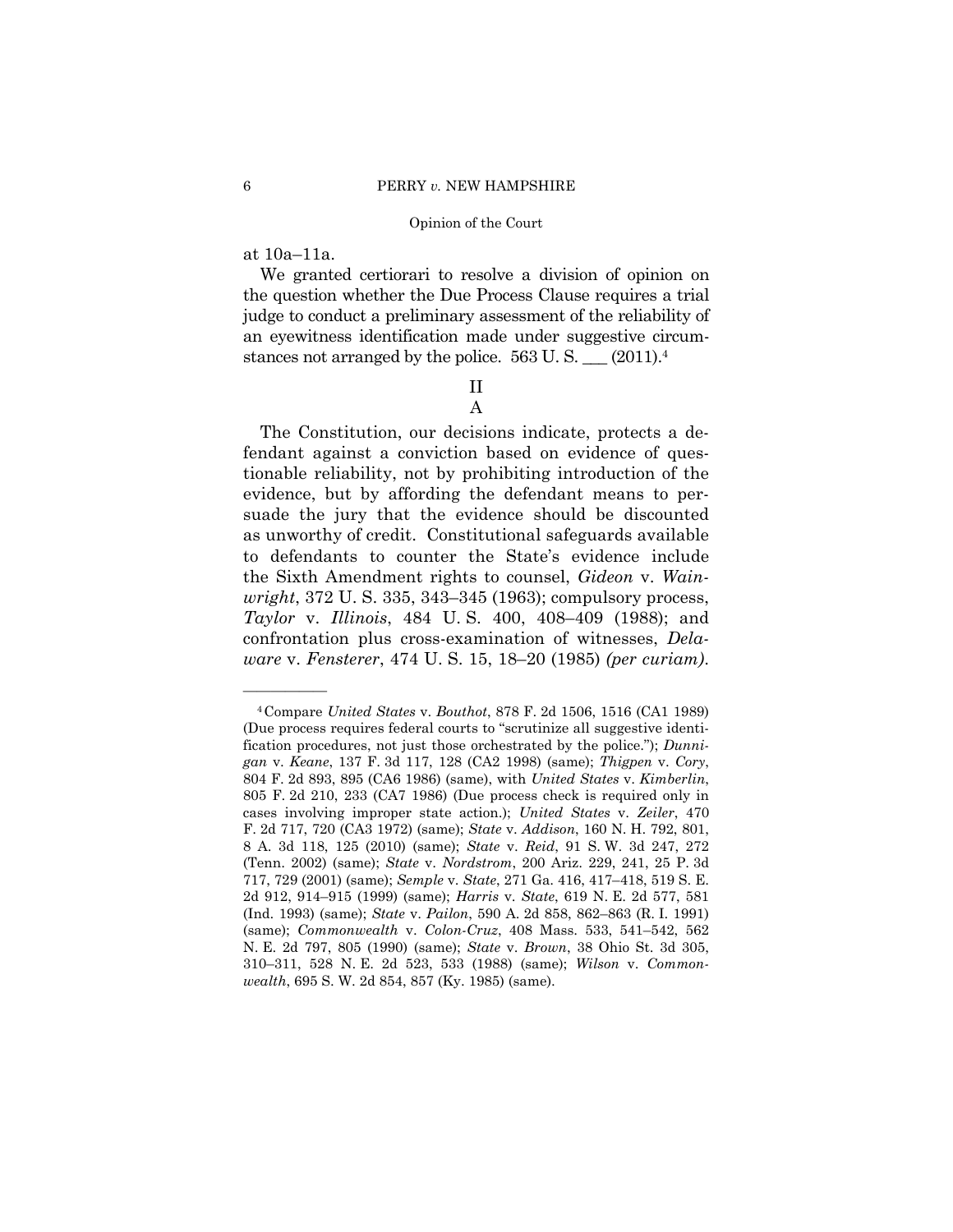Apart from these guarantees, we have recognized, state and federal statutes and rules ordinarily govern the admissibility of evidence, and juries are assigned the task of determining the reliability of the evidence presented at trial. See *Kansas* v. *Ventris*, 556 U. S. 586, 594, n. (2009) ("Our legal system . . . is built on the premise that it is the province of the jury to weigh the credibility of competing witnesses."). Only when evidence "is so extremely unfair that its admission violates fundamental conceptions of justice," *Dowling* v. *United States*, 493 U. S. 342, 352 (1990) (internal quotation marks omitted), have we imposed a constraint tied to the Due Process Clause. See, *e.g., Napue* v. *Illinois*, 360 U. S. 264, 269 (1959) (Due process prohibits the State's "knowin[g] use [of] false evidence," because such use violates "any concept of ordered liberty.").

Contending that the Due Process Clause is implicated here, Perry relies on a series of decisions involving policearranged identification procedures. In *Stovall* v. *Denno*, 388 U. S. 293 (1967), first of those decisions, a witness identified the defendant as her assailant after police officers brought the defendant to the witness' hospital room. *Id.,* at 295. At the time the witness made the identification, the defendant—the only African-American in the room—was handcuffed and surrounded by police officers. *Ibid.* Although the police-arranged showup was undeniably suggestive, the Court held that no due process violation occurred. *Id.,* at 302. Crucial to the Court's decision was the procedure's necessity: The witness was the only person who could identify or exonerate the defendant; the witness could not leave her hospital room; and it was uncertain whether she would live to identify the defendant in more neutral circumstances. *Ibid.* 

A year later, in *Simmons* v. *United States*, 390 U. S. 377 (1968), the Court addressed a due process challenge to police use of a photographic array. When a witness identi-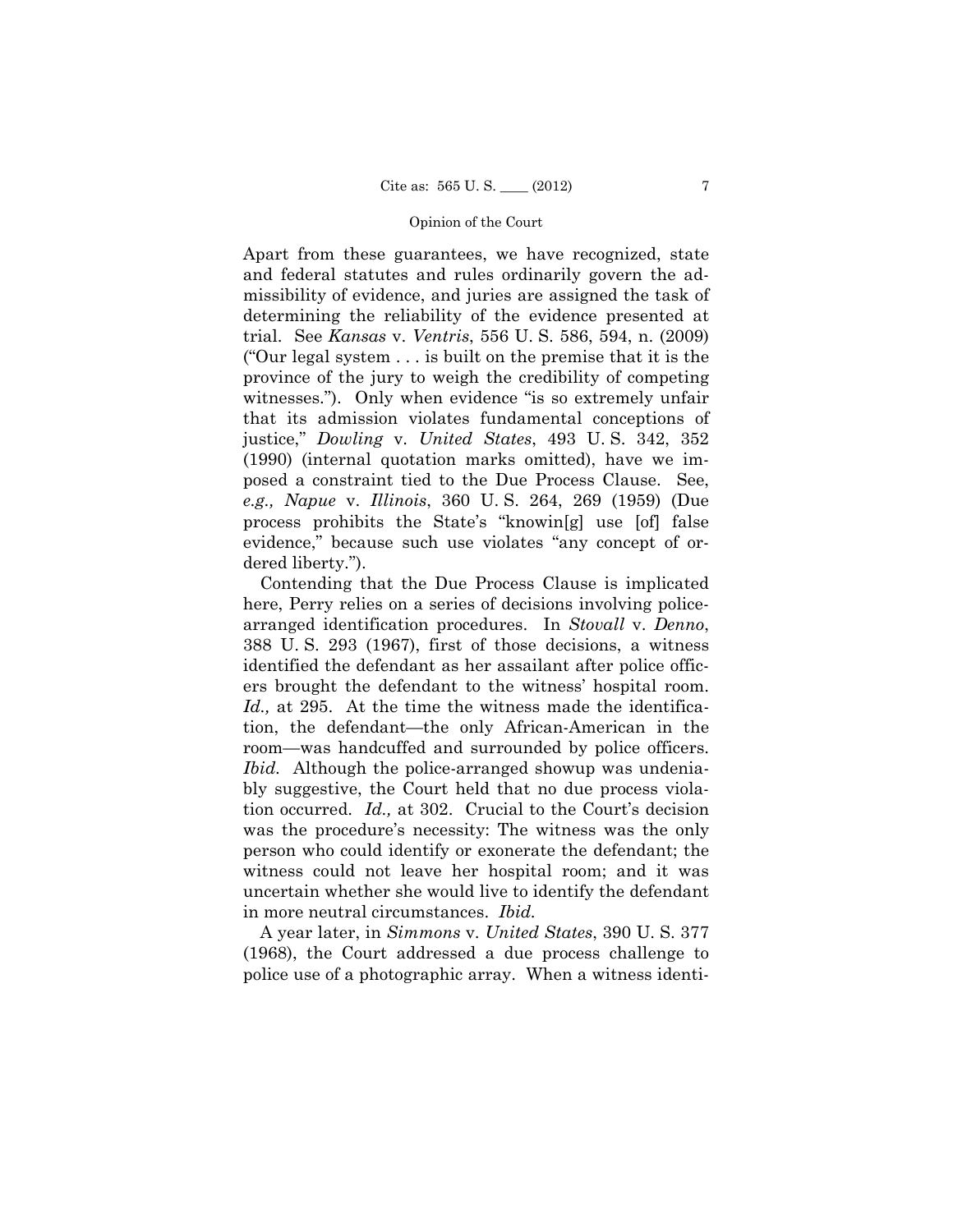fies the defendant in a police-organized photo lineup, the Court ruled, the identification should be suppressed only where "the photographic identification procedure was so [unnecessarily] suggestive as to give rise to a very substantial likelihood of irreparable misidentification." *Id.,* at 384–385. Satisfied that the photo array used by Federal Bureau of Investigation agents in *Simmons* was both necessary and unlikely to have led to a mistaken identification, the Court rejected the defendant's due process challenge to admission of the identification. *Id.,* at 385– 386. In contrast, the Court held in *Foster* v. *California*, 394 U. S. 440 (1969), that due process required the exclusion of an eyewitness identification obtained through police-arranged procedures that "made it all but inevitable that [the witness] would identify [the defendant]." *Id.,* at 443.

 suggestive and unnecessary*. Id.,* at 107, 109; *Biggers*, 409 Synthesizing previous decisions, we set forth in *Neil* v. *Biggers*, 409 U. S. 188 (1972), and reiterated in *Manson* v. *Brathwaite*, 432 U. S. 98 (1977), the approach appropriately used to determine whether the Due Process Clause requires suppression of an eyewitness identification tainted by police arrangement. The Court emphasized, first, that due process concerns arise only when law enforcement officers use an identification procedure that is both U. S., at 198. Even when the police use such a procedure, the Court next said, suppression of the resulting identification is not the inevitable consequence. *Brathwaite*, 432 U. S., at 112–113; *Biggers*, 409 U. S., at 198–199.

A rule requiring automatic exclusion, the Court reasoned, would "g[o] too far," for it would "kee[p] evidence from the jury that is reliable and relevant," and "may result, on occasion, in the guilty going free." *Brathwaite*, 432 U. S., at 112; see *id.,* at 113 (when an "identification is reliable despite an unnecessarily suggestive [police] identification procedure," automatic exclusion "is a Draconian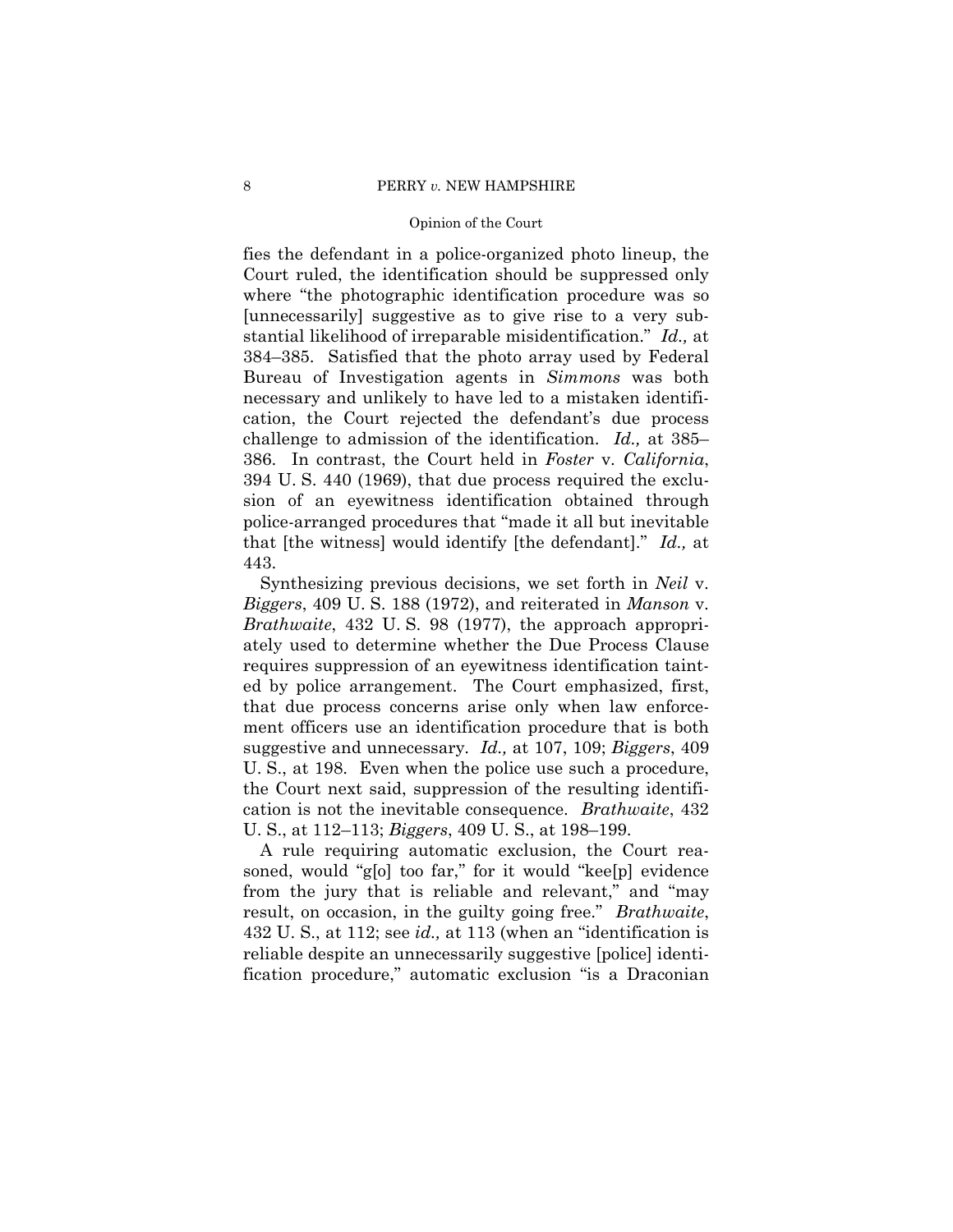sanction," one "that may frustrate rather than promote justice").

Instead of mandating a *per se* exclusionary rule, the Court held that the Due Process Clause requires courts to assess, on a case-by-case basis, whether improper police conduct created a "substantial likelihood of misidentification." *Biggers*, 409 U. S., at 201; see *Brathwaite*, 432 U. S., at 116. "[R]eliability [of the eyewitness identification] is the linchpin" of that evaluation, the Court stated in *Brathwaite*. *Id.,* at 114. Where the "indicators of [a witness'] ability to make an accurate identification" are "outweighed by the corrupting effect" of law enforcement suggestion, the identification should be suppressed. *Id.,* at 114, 116. Otherwise, the evidence (if admissible in all other respects) should be submitted to the jury.5

Applying this "totality of the circumstances" approach, *id.,* at 110, the Court held in *Biggers* that law enforcement's use of an unnecessarily suggestive showup did not require suppression of the victim's identification of her assailant. 409 U. S., at 199–200. Notwithstanding the improper procedure, the victim's identification was reliable: She saw her assailant for a considerable period of time under adequate light, provided police with a detailed description of her attacker long before the showup, and had "no doubt" that the defendant was the person she had seen. *Id.,* at 200 (internal quotation marks omitted). Similarly, the Court concluded in *Brathwaite* that police use of an unnecessarily suggestive photo array did not

<sup>5</sup>Among "factors to be considered" in evaluating a witness' "ability to make an accurate identification," the Court listed: "the opportunity of the witness to view the criminal at the time of the crime, the witness' degree of attention, the accuracy of his prior description of the criminal, the level of certainty demonstrated at the confrontation, and the time between the crime and the confrontation." *Manson* v. *Brathwaite*, 432 U. S. 98, 114 (1977) (citing *Neil* v. *Biggers*, 409 U. S. 188, 199–200 (1972)).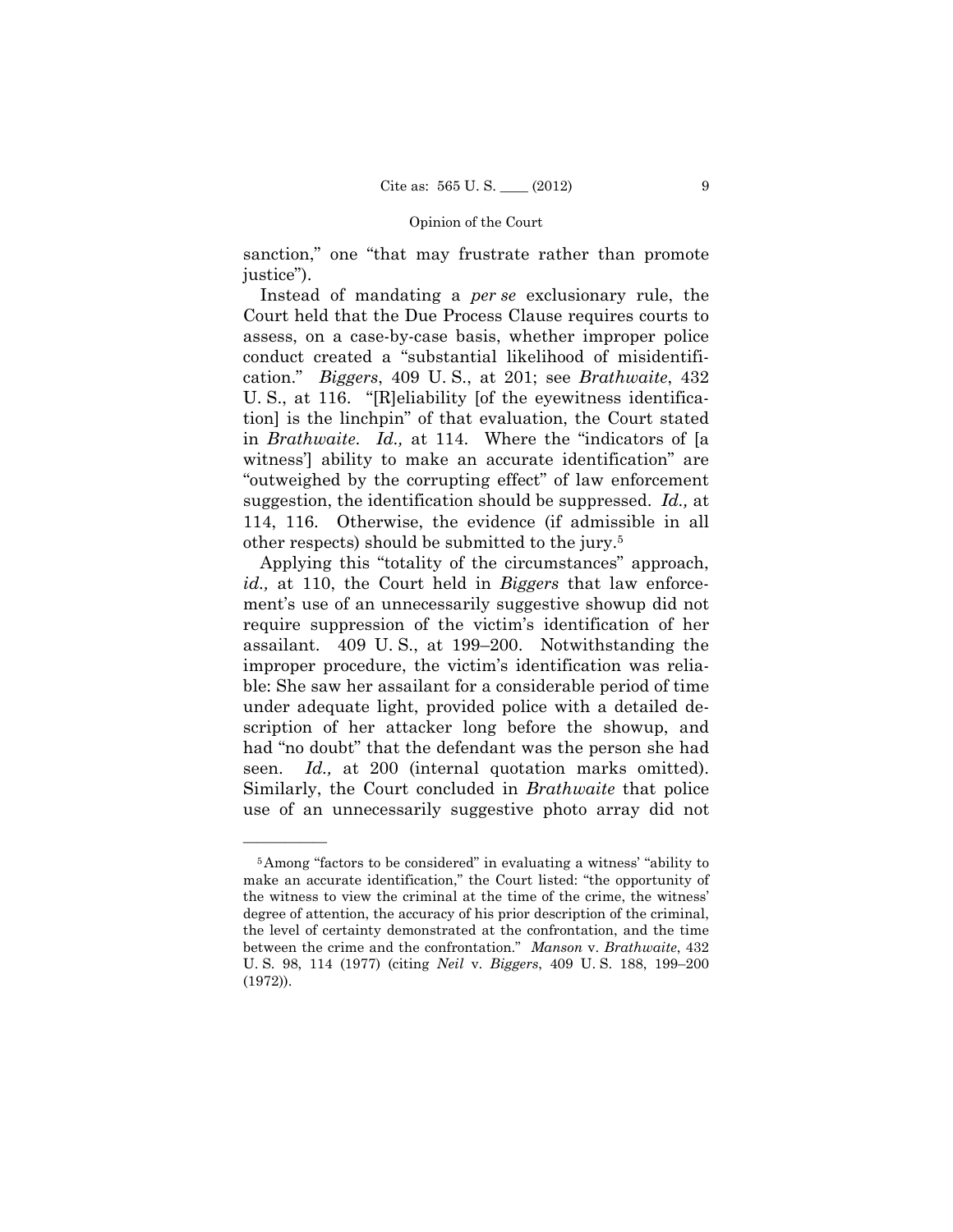require exclusion of the resulting identification. 432 U. S., at 114–117. The witness, an undercover police officer, viewed the defendant in good light for several minutes, provided a thorough description of the suspect, and was certain of his identification. *Id.,* at 115. Hence, the "indicators of [the witness'] ability to make an accurate identification [were] hardly outweighed by the corrupting effect of the challenged identification." *Id.,* at 116.

## B

Perry concedes that, in contrast to every case in the *Stovall* line, law enforcement officials did not arrange the suggestive circumstances surrounding Blandon's identification. See Brief for Petitioner 34; Tr. of Oral Arg. 5 (counsel for Perry) ("[W]e do not allege any manipulation or intentional orchestration by the police."). He contends, however, that it was mere happenstance that each of the *Stovall* cases involved improper police action. The rationale underlying our decisions, Perry asserts, supports a rule requiring trial judges to prescreen eyewitness evidence for reliability any time an identification is made under suggestive circumstances. We disagree.

Perry's argument depends, in large part, on the Court's statement in *Brathwaite* that "reliability is the linchpin in determining the admissibility of identification testimony." 432 U. S., at 114. If reliability is the linchpin of admissibility under the Due Process Clause, Perry maintains, it should make no difference whether law enforcement was responsible for creating the suggestive circumstances that marred the identification.

Perry has removed our statement in *Brathwaite* from its mooring, and thereby attributes to the statement a meaning a fair reading of our opinion does not bear. As just explained, *supra,* at 8–9, the *Brathwaite* Court's reference to reliability appears in a portion of the opinion concerning the appropriate remedy *when the police use an unneces-*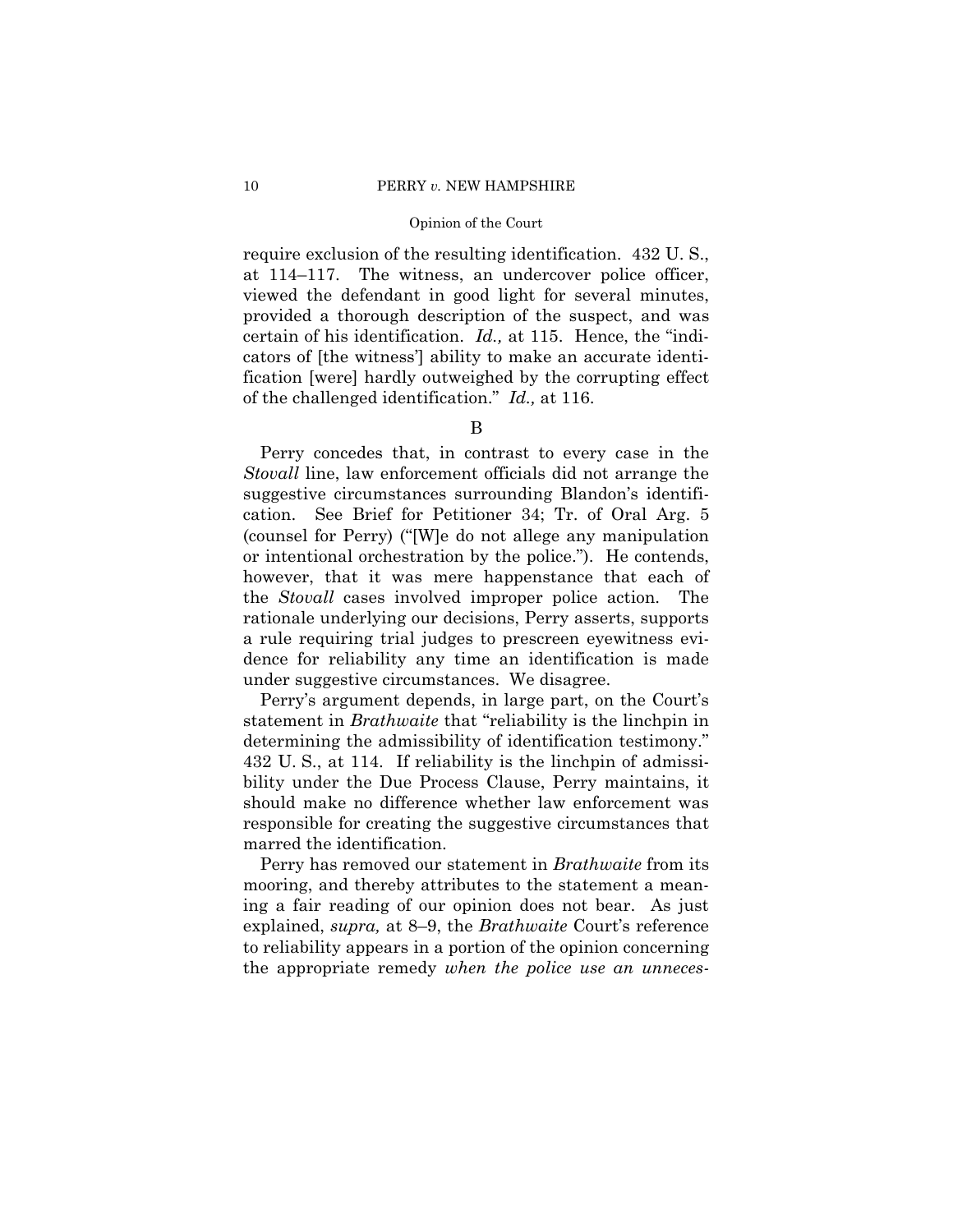*sarily suggestive identification procedure*. The Court adopted a judicial screen for reliability as a course preferable to a *per se* rule requiring exclusion of identification evidence whenever law enforcement officers employ an improper procedure. The due process check for reliability, *Brathwaite* made plain, comes into play only after the defendant establishes improper police conduct. The very purpose of the check, the Court noted, was to avoid depriving the jury of identification evidence that is reliable, *notwithstanding* improper police conduct. 432 U. S., at 112–113.6

Perry's contention that improper police action was not essential to the reliability check *Brathwaite* required is echoed by the dissent. *Post,* at 3–4. Both ignore a key premise of the *Brathwaite* decision: A primary aim of excluding identification evidence obtained under unnecessarily suggestive circumstances, the Court said, is to deter law enforcement use of improper lineups, showups, and photo arrays in the first place. See 432 U. S., at 112. Alerted to the prospect that identification evidence improperly obtained may be excluded, the Court reasoned, police officers will "guard against unnecessarily suggestive procedures." *Ibid.* This deterrence rationale is inapposite in cases, like Perry's, in which the police engaged in no improper conduct.

*Coleman* v. *Alabama*, 399 U. S. 1 (1970), another decision in the *Stovall* line, similarly shows that the Court has linked the due process check, not to suspicion of eyewitness testimony generally, but only to improper police arrangement of the circumstances surrounding an identi-

<sup>6</sup>The Court's description of the question presented in *Brathwaite*  assumes that improper state action occurred: "[Does] the Due Process Clause of the Fourteenth Amendment compe[l] the exclusion, in a state criminal trial, apart from any consideration of reliability, of pretrial identification evidence obtained by a police procedure that was both suggestive and unnecessary." 432 U. S., at 99.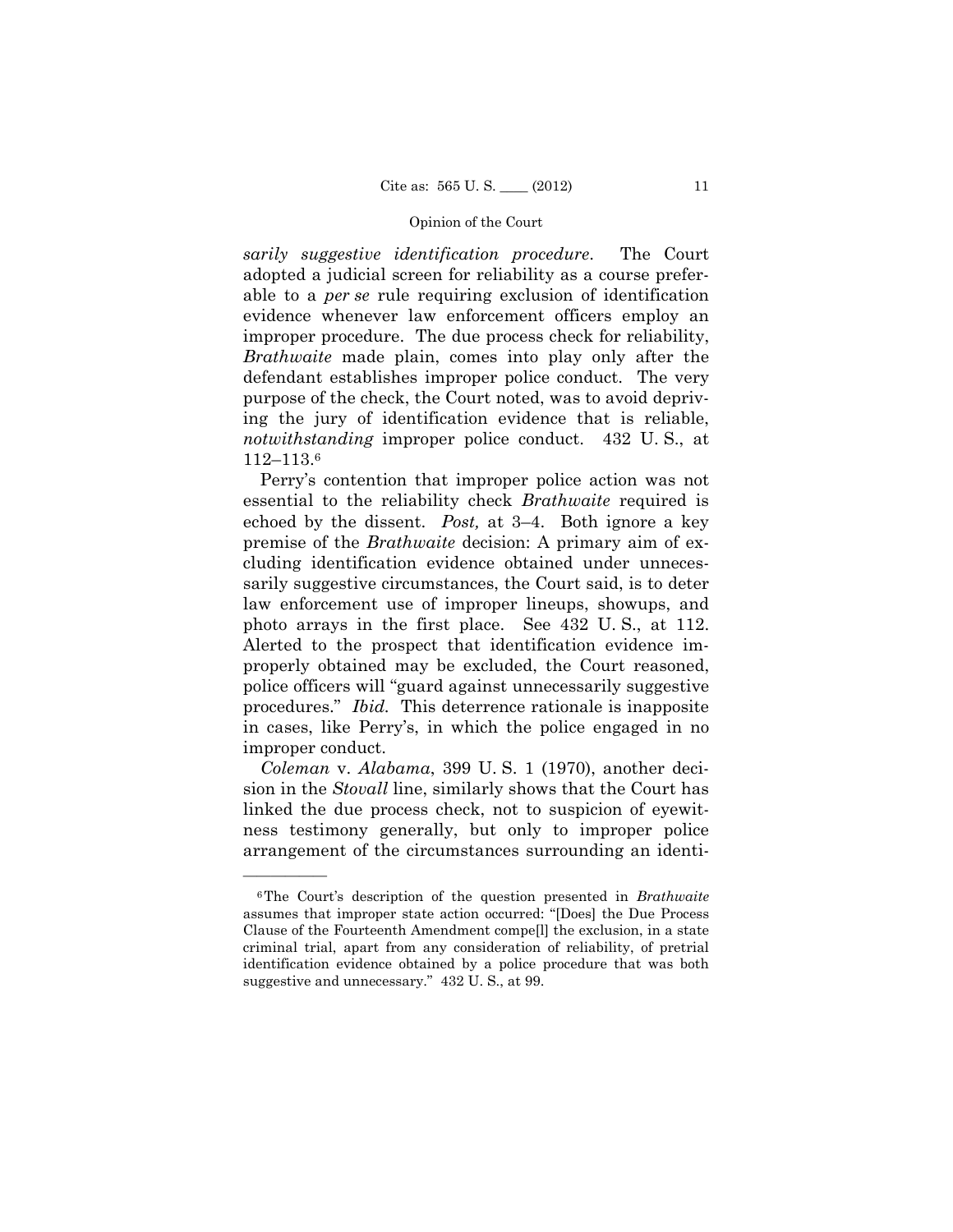3 (plurality opinion). The Court rejected this argument. fication. The defendants in *Coleman* contended that a witness' in-court identifications violated due process, because a pretrial stationhouse lineup was "so unduly prejudicial and conducive to irreparable misidentification as fatally to taint [the later identifications]." 399 U. S., at *Id.,* at 5–6 (plurality opinion), 13–14 (Black, J., concurring), 22, n. 2 (Burger, C. J., dissenting), 28, n. 2 (Stewart, J., dissenting). No due process violation occurred, the plurality explained, because nothing "the police said or did prompted [the witness'] virtually spontaneous identification of [the defendants]." *Id.,* at 6. True, Coleman was the only person in the lineup wearing a hat, the plurality noted, but "nothing in the record show[ed] that he was required to do so." *Ibid.* See also *Colorado* v. *Connelly*, 479 U. S. 157, 163, 167 (1986) (Where the "crucial element of police overreaching" is missing, the admissibility of an allegedly unreliable confession is "a matter to be governed by the evidentiary laws of the forum, . . . and not by the Due Process Clause.").

Perry and the dissent place significant weight on *United States* v. *Wade*, 388 U. S. 218 (1967), describing it as a decision not anchored to improper police conduct. See Brief for Petitioner 12, 15, 21–22, 28; *post,* at 2–4, 8–10. In fact, the risk of police rigging was the very danger to which the Court responded in *Wade* when it recognized a defendant's right to counsel at postindictment, policeorganized identification procedures. 388 U. S., at 233, 235–236. "[T]he confrontation *compelled by the State* between the accused and the victim or witnesses," the Court began, "is peculiarly riddled with innumerable dangers and variable factors which might seriously, even crucially, derogate from a fair trial." *Id.,* at 228 (emphasis added). "A major factor contributing to the high incidence of miscarriage of justice from mistaken identification," the Court continued, "has been the degree of suggestion inher-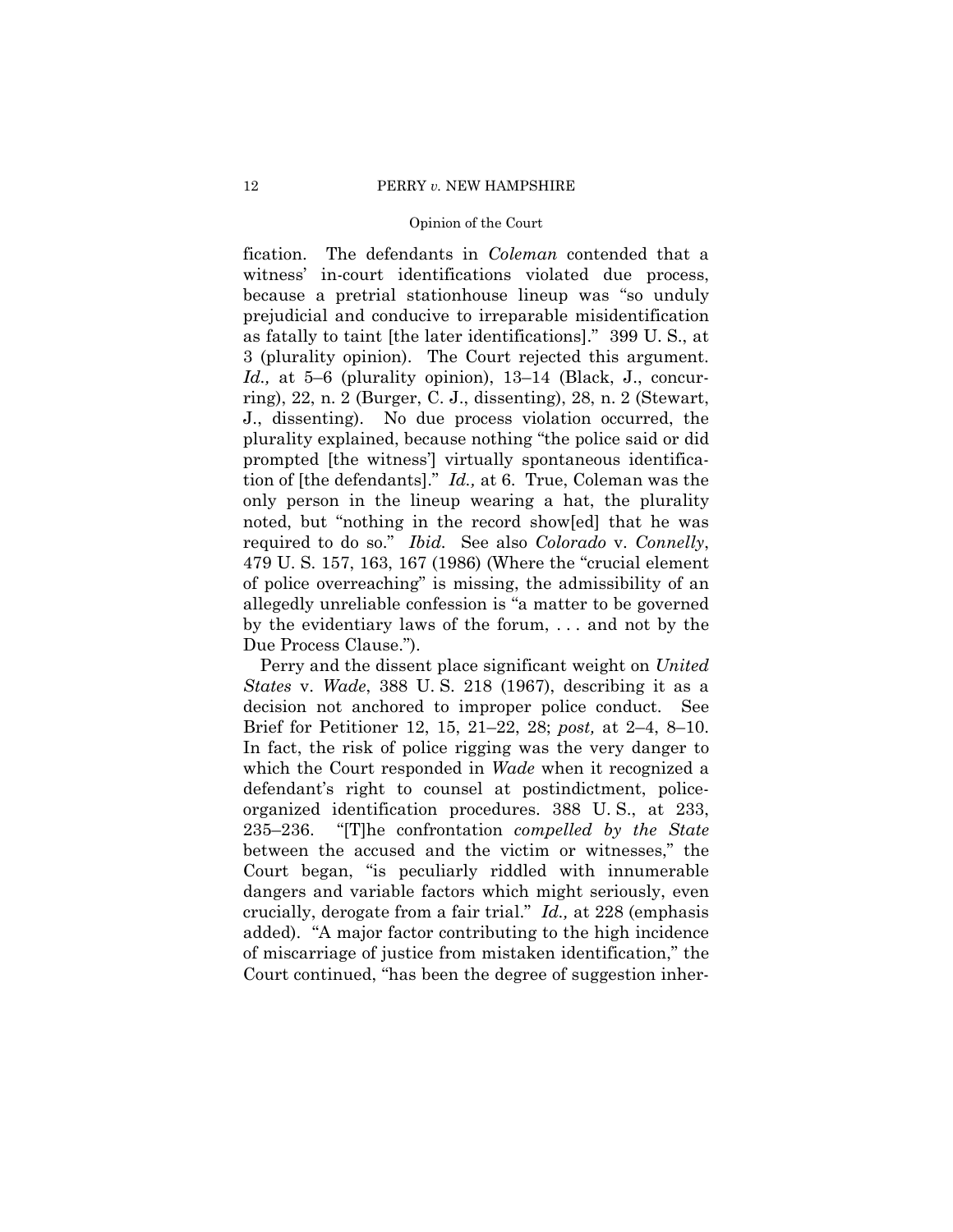ent in the manner in which *the prosecution* presents the suspect to witnesses for pretrial identification." *Ibid.* (emphasis added). To illustrate the improper suggestion it was concerned about, the Court pointed to police-designed lineups where "all in the lineup but the suspect were known to the identifying witness, . . . the other participants in [the] lineup were grossly dissimilar in appearance to the suspect, . . . only the suspect was required to wear distinctive clothing which the culprit allegedly wore, ... the witness is told by the police that they have caught the culprit after which the defendant is brought before the witness alone or is viewed in jail, ... the suspect is pointed out before or during a lineup, . . . the participants in the lineup are asked to try on an article of clothing which fits only the suspect." *Id.,* at 233 (footnotes omitted). Beyond genuine debate, then, prevention of unfair police practices prompted the Court to extend a defendant's right to counsel to cover postindictment lineups and showups. *Id.,* at 235.

Perry's argument, reiterated by the dissent, thus lacks support in the case law he cites. Moreover, his position would open the door to judicial preview, under the banner of due process, of most, if not all, eyewitness identifications. External suggestion is hardly the only factor that casts doubt on the trustworthiness of an eyewitness' testimony. As one of Perry's *amici* points out, many other factors bear on "the likelihood of misidentification," *post,* at 9—for example, the passage of time between exposure to and identification of the defendant, whether the witness was under stress when he first encountered the suspect, how much time the witness had to observe the suspect, how far the witness was from the suspect, whether the suspect carried a weapon, and the race of the suspect and the witness. Brief for American Psychological Association as *Amicus Curiae* 9–12. There is no reason why an identification made by an eyewitness with poor vision, for ex-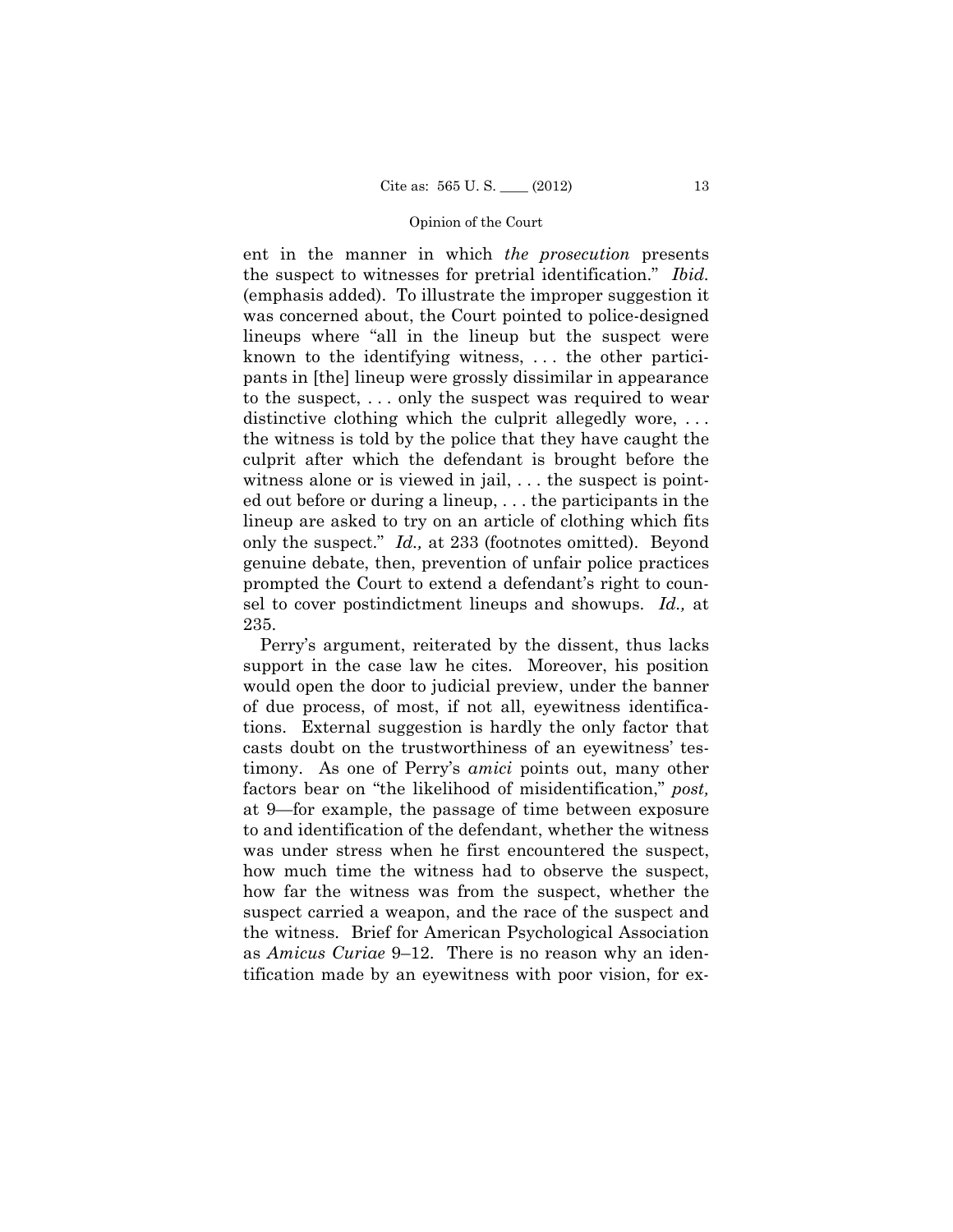ample, or one who harbors a grudge against the defendant, should be regarded as inherently more reliable, less of a "threat to the fairness of trial," *post,* at 14, than the identification Blandon made in this case. To embrace Perry's view would thus entail a vast enlargement of the reach of due process as a constraint on the admission of evidence.

Perry maintains that the Court can limit the due process check he proposes to identifications made under "suggestive circumstances." Tr. of Oral Arg. 11–14. Even if we could rationally distinguish suggestiveness from other factors bearing on the reliability of eyewitness evidence, Perry's limitation would still involve trial courts, routinely, in preliminary examinations. Most eyewitness identifications involve some element of suggestion. Indeed, all in-court identifications do. Out-of-court identifications volunteered by witnesses are also likely to involve suggestive circumstances. For example, suppose a witness identifies the defendant to police officers after seeing a photograph of the defendant in the press captioned "theft suspect," or hearing a radio report implicating the defendant in the crime. Or suppose the witness knew that the defendant ran with the wrong crowd and saw him on the day and in the vicinity of the crime. Any of these circumstances might have "suggested" to the witness that the defendant was the person the witness observed committing the crime.

 $\mathcal{C}$ 

In urging a broadly applicable due process check on eyewitness identifications, Perry maintains that eyewitness identifications are a uniquely unreliable form of evidence. See Brief for Petitioner 17–22 (citing studies showing that eyewitness misidentifications are the leading cause of wrongful convictions); Brief for American Psychological Association as *Amicus Curiae* 14–17 (describing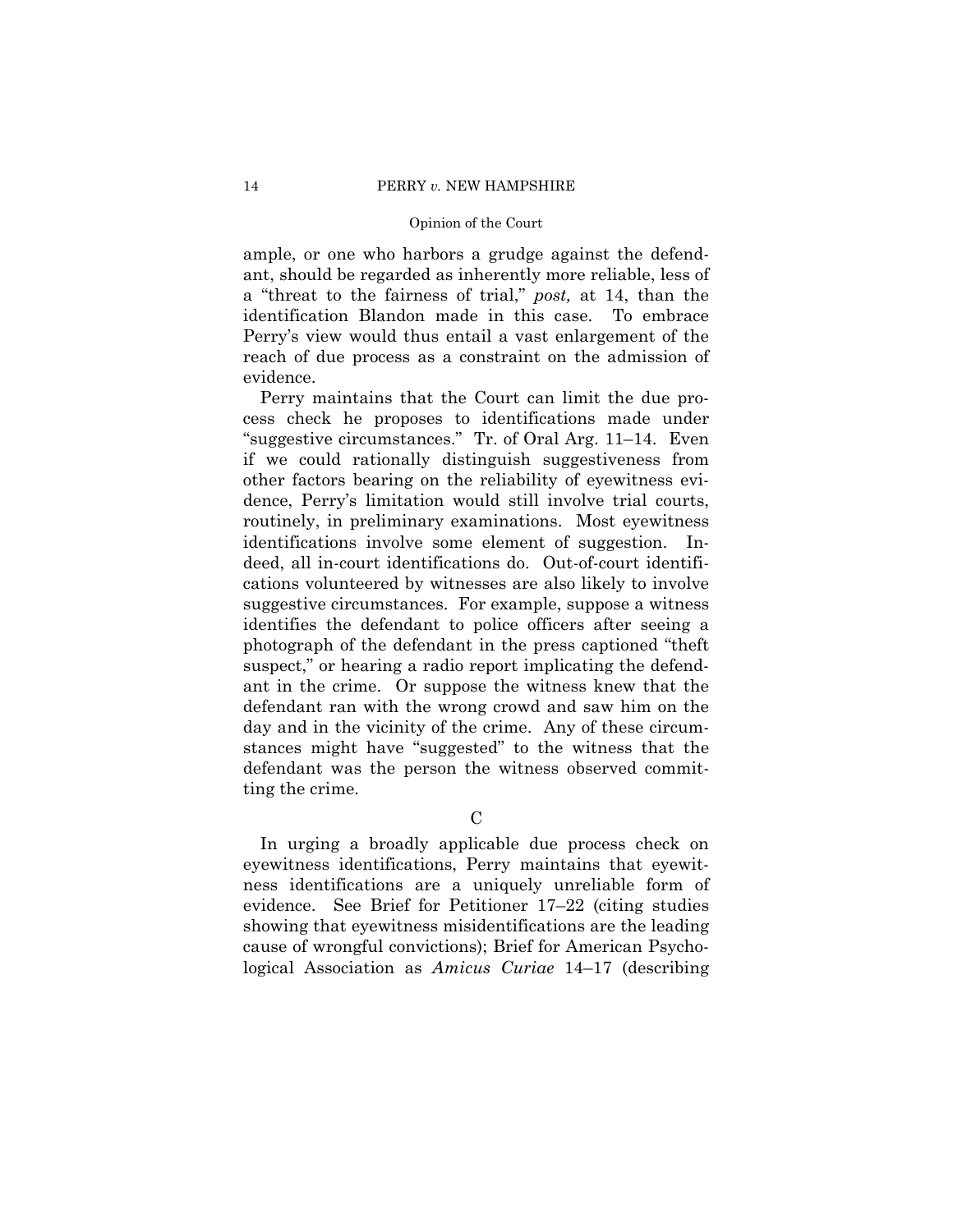research indicating that as many as one in three eyewitness identifications is inaccurate). See also *post,* at 14–17. We do not doubt either the importance or the fallibility of eyewitness identifications. Indeed, in recognizing that defendants have a constitutional right to counsel at postindictment police lineups, we observed that "the annals of criminal law are rife with instances of mistaken identification." *Wade*, 388 U. S., at 228.

We have concluded in other contexts, however, that the potential unreliability of a type of evidence does not alone render its introduction at the defendant's trial fundamentally unfair. See, *e.g., Ventris*, 556 U. S., at 594, n. (declining to "craft a broa[d] exclusionary rule for uncorroborated statements obtained [from jailhouse snitches]," even though "rewarded informant testimony" may be inherently untrustworthy); *Dowling*, 493 U. S., at 353 (rejecting argument that the introduction of evidence concerning acquitted conduct is fundamentally unfair because such evidence is "inherently unreliable"). We reach a similar conclusion here: The fallibility of eyewitness evidence does not, without the taint of improper state conduct, warrant a due process rule requiring a trial court to screen such evidence for reliability before allowing the jury to assess its creditworthiness.

Our unwillingness to enlarge the domain of due process as Perry and the dissent urge rests, in large part, on our recognition that the jury, not the judge, traditionally determines the reliability of evidence. See *supra*, at 7. We also take account of other safeguards built into our adversary system that caution juries against placing undue weight on eyewitness testimony of questionable reliability. These protections include the defendant's Sixth Amendment right to confront the eyewitness. See *Maryland* v. *Craig*, 497 U. S. 836, 845 (1990) ("The central concern of the Confrontation Clause is to ensure the reliability of the evidence against a criminal defendant."). Another is the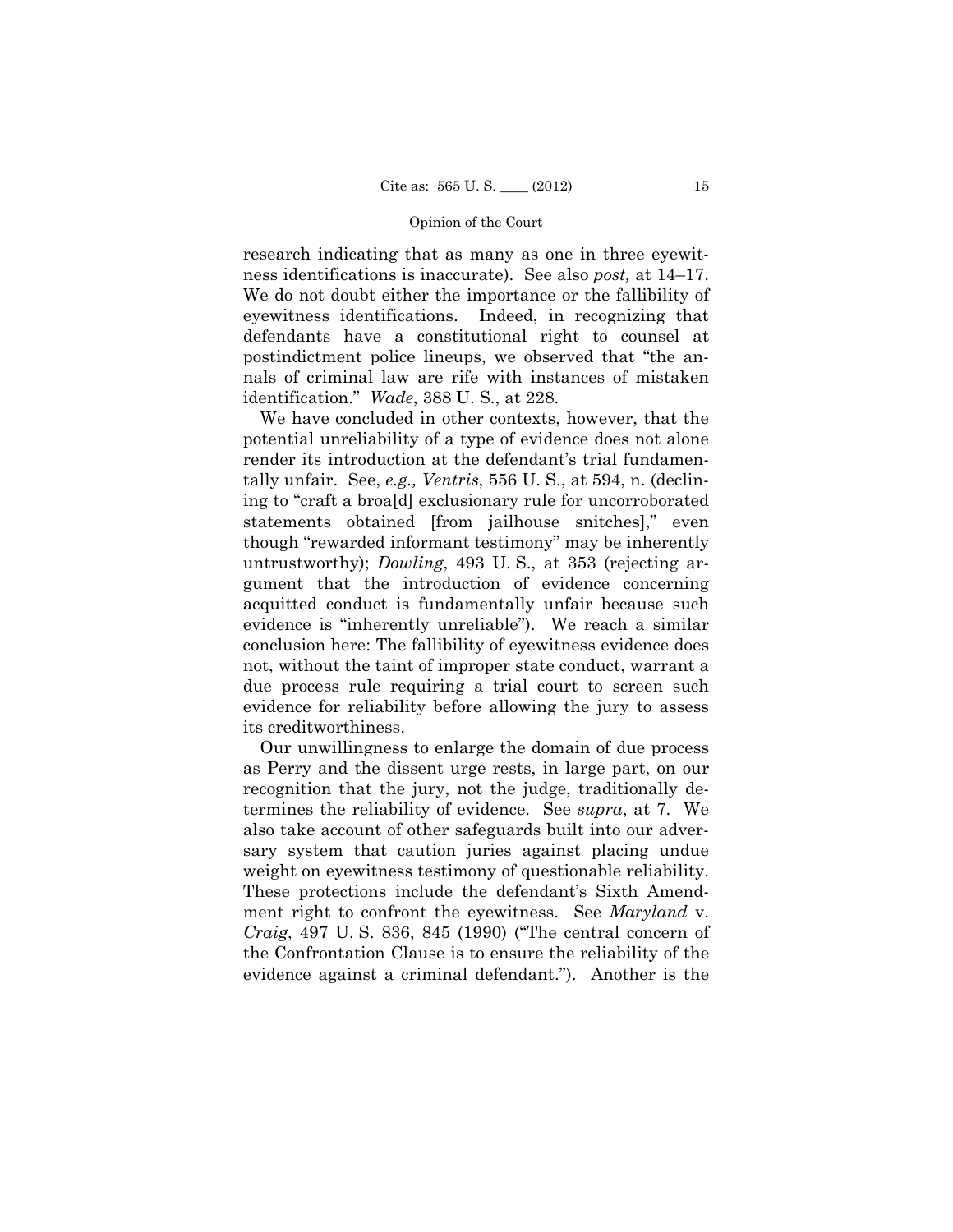defendant's right to the effective assistance of an attorney, who can expose the flaws in the eyewitness' testimony during cross-examination and focus the jury's attention on the fallibility of such testimony during opening and closing arguments. Eyewitness-specific jury instructions, which many federal and state courts have adopted,<sup>7</sup> likewise warn the jury to take care in appraising identification evidence. See, *e.g., United States* v. *Telfaire*, 469 F. 2d 552, 558–559 (CADC 1972) *(per curiam)* (D. C. Circuit Model Jury Instructions) ("If the identification by the witness may have been influenced by the circumstances under which the defendant was presented to him for identification, you should scrutinize the identification with great care."). See also *Ventris*, 556 U. S., at 594, n. (citing jury instructions that informed jurors about the unreliability of uncorroborated jailhouse-informant testimony as a reason to resist a ban on such testimony); *Dowling*, 493

<sup>7</sup>See Model Crim. Jury Instr. No. 4.15 (CA3 2009); *United States* v. *Holley*, 502 F. 2d 273, 277–278 (CA4 1974); Pattern Crim. Jury Instr. No. 1.29 (CA5 2001); Pattern Crim. Jury Instr. No. 7.11 (CA6 2011); Fed. Crim. Jury Instr. No. 3.08 (CA7 1999); Model Crim. Jury Instr. for the District Courts No. 4.08 (CA8 2011); Model Crim. Jury Instr. No. 4.11 (CA9 2010); Crim. Pattern Jury Instr. No. 1.29 (CA10 2011); Pattern Jury Instr. (Crim. Cases) Spec. Instr. No. 3 (CA11 2010); Rev. Ariz. Jury Instr., Crim., No. 39 (3d ed. 2008); 1 Judicial Council of Cal. Crim. Jury Instr. No. 315 (Summer 2011); Conn. Crim. Jury Instr. 2.6– 4 (2007); 2 Ga. Suggested Pattern Jury Instr. (Crim. Cases) No. 1.35.10 (4th ed. 2011); Ill. Pattern Jury Instr., Crim., No. 3.15 (Supp. 2011); Pattern Instr., Kan. 3d, Crim., No. 52.20 (2011); 1 Md. Crim. Jury Instr. & Commentary §§2.56, 2.57(A), 2.57(B) (3d ed. 2009 and Supp. 2010); Mass. Crim. Model Jury Instr. No. 9.160 (2009); 10 Minn. Jury Instr. Guides, Crim., No. 3.19 (Supp. 2006); N. H. Crim. Jury Instr. No. 3.06 (1985); N. Y. Crim. Jury Instr. "Identification—One Witness" and "Identification—Witness Plus" (2d ed. 2011); Okla. Uniform Jury Instr., Crim., No. 9–19 (Supp. 2000); 1 Pa. Suggested Standard Crim. Jury Instr. No. 4.07B (2d ed. 2010); Tenn. Pattern Jury Instr., Crim., No. 42.05 (15th ed. 2011); Utah Model Jury Instr. CR404 (2d ed. 2010); Model Instructions from the Vt. Crim. Jury Instr. Comm. Nos. CR5– 601, CR5–605 (2003); W. Va. Crim. Jury Instr. No. 5.05 (6th ed. 2003).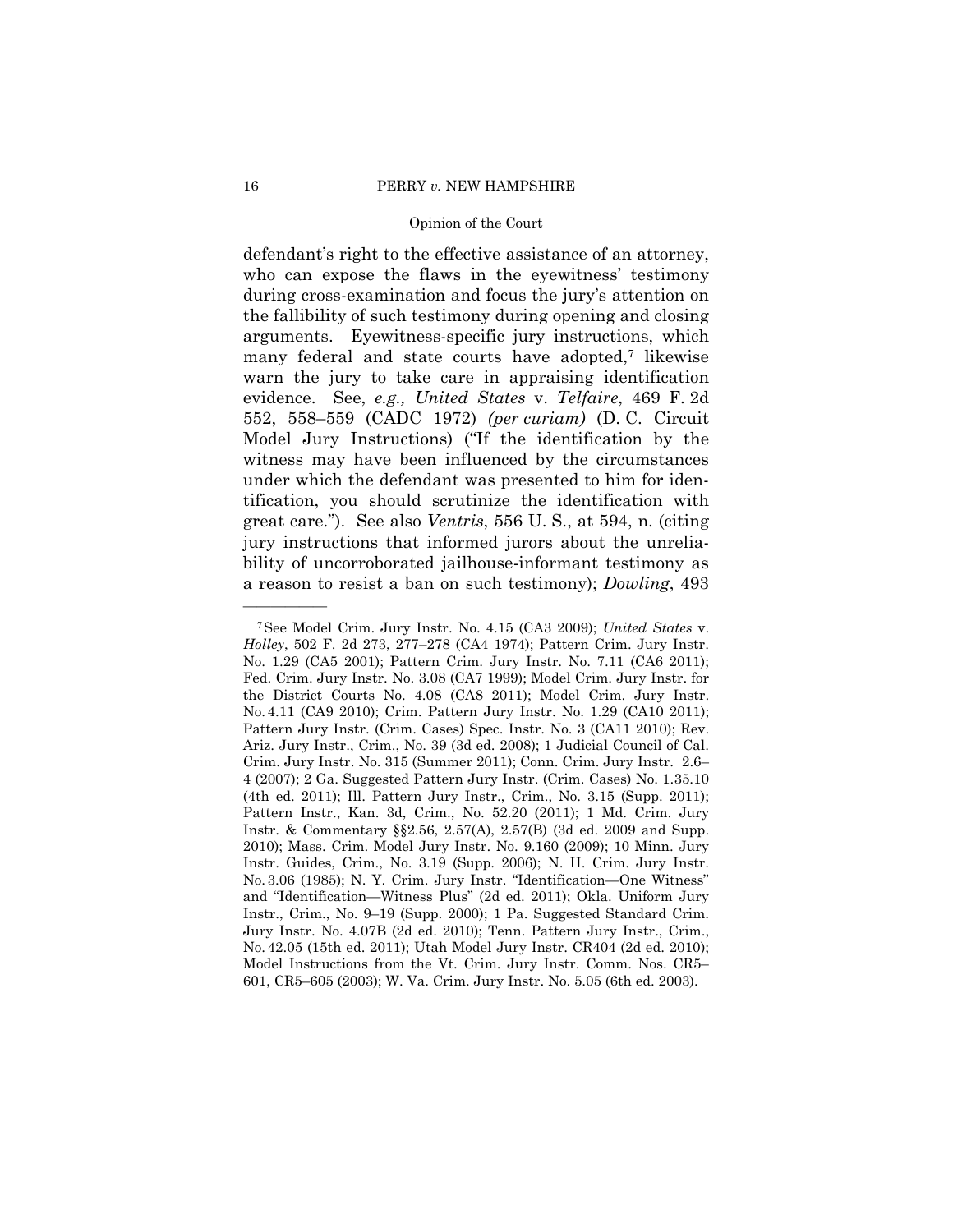U. S., at 352–353. The constitutional requirement that the government prove the defendant's guilt beyond a reasonable doubt also impedes convictions based on dubious identification evidence.

State and federal rules of evidence, moreover, permit trial judges to exclude relevant evidence if its probative value is substantially outweighed by its prejudicial impact or potential for misleading the jury. See, *e.g.,* Fed. Rule Evid. 403; N. H. Rule Evid. 403 (2011). See also Tr. of Oral Arg. 19–22 (inquiring whether the standard Perry seeks differs materially from the one set out in Rule 403). In appropriate cases, some States also permit defendants to present expert testimony on the hazards of eyewitness identification evidence. See, *e.g., State* v. *Clopten*, 2009 UT 84, A33, 223 P. 3d 1103, 1113 ("We expect . . . that in cases involving eyewitness identification of strangers or near-strangers, trial courts will routinely admit expert testimony [on the dangers of such evidence].").

Many of the safeguards just noted were at work at Perry's trial. During her opening statement, Perry's courtappointed attorney cautioned the jury about the vulnerability of Blandon's identification. App. 115a (Blandon, "the eyewitness that the State needs you to believe[,] can't pick [Perry] out of a photo array. How carefully did she really see what was going on? ... How well could she really see him?"). While cross-examining Blandon and Officer Clay, Perry's attorney constantly brought up the weaknesses of Blandon's identification. She highlighted: (1) the significant distance between Blandon's window and the parking lot, *id.,* at 226a; (2) the lateness of the hour, *id.,* at 225a; (3) the van that partly obstructed Blandon's view, *id.,* at 226a; (4) Blandon's concession that she was "so scared [she] really didn't pay attention" to what Perry was wearing, *id.,* at 233a; (5) Blandon's inability to describe Perry's facial features or other identifying marks, *id.,* at 205a, 233a–235a; (6) Blandon's failure to pick Perry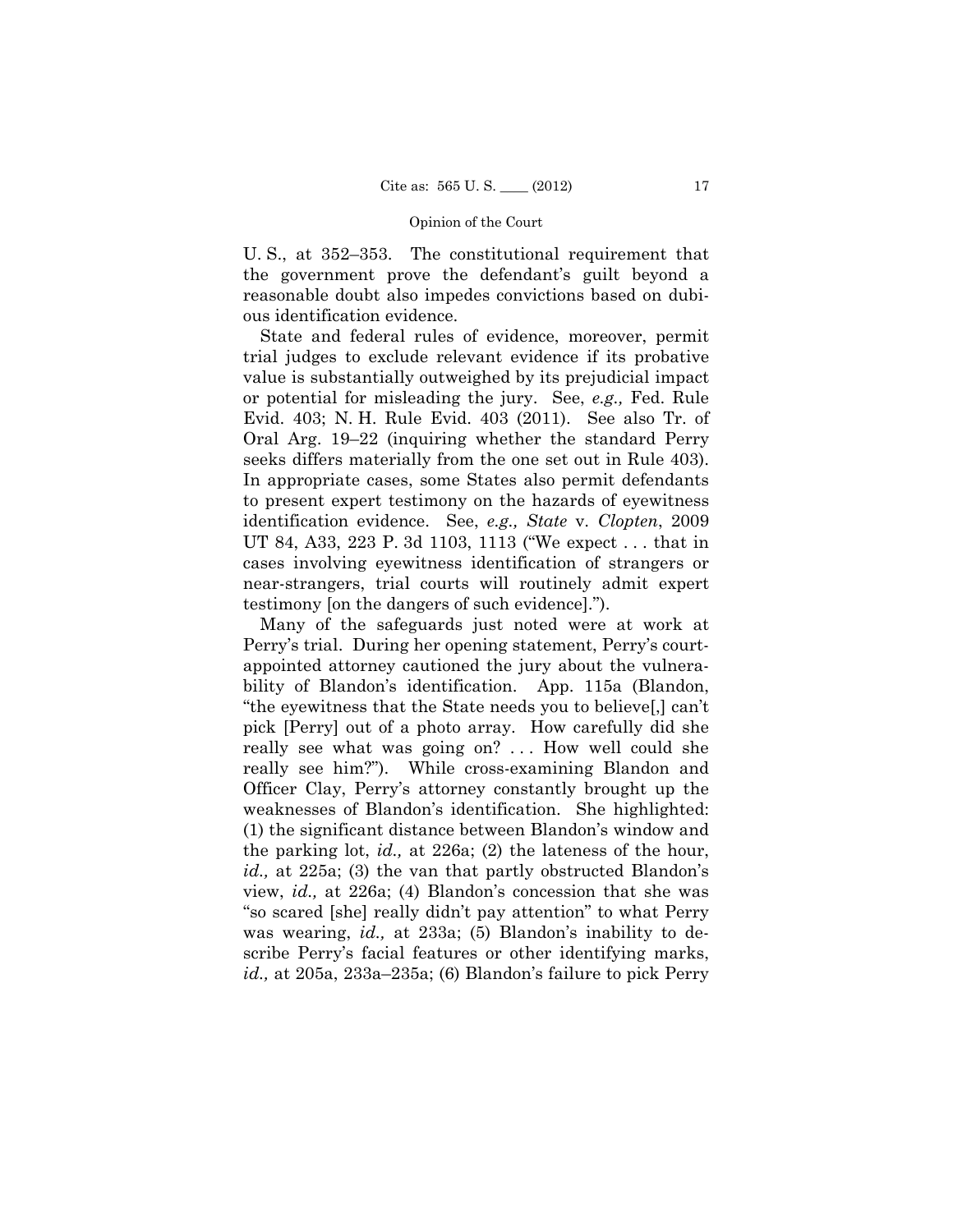out of a photo array, *id.,* at 235a; and (7) Perry's position next to a uniformed, gun-bearing police officer at the moment Blandon made her identification, *id.,* at 202a– 205a. Perry's counsel reminded the jury of these frailties during her summation. *Id.,* at 374a–375a (Blandon "wasn't able to tell you much about who she saw . . . . She couldn't pick [Perry] out of a lineup, out of a photo array . . . . [Blandon said] [t]hat guy that was with the police officer, that's who was circling. Again, think about the context with the guns, the uniforms. Powerful, powerful context clues.").

 factors the jury should consider when evaluating it. *Id.,*  After closing arguments, the trial court read the jury a lengthy instruction on identification testimony and the at 399a–401a. The court also instructed the jury that the defendant's guilt must be proved beyond a reasonable doubt, *id.,* at 390a, 392a, 395a–396a, and specifically cautioned that "one of the things the State must prove [beyond a reasonable doubt] is the identification of the defendant as the person who committed the offense," *id.,*  at 398a–399a.

Given the safeguards generally applicable in criminal trials, protections availed of by the defense in Perry's case, we hold that the introduction of Blandon's eyewitness testimony, without a preliminary judicial assessment of its reliability, did not render Perry's trial fundamentally unfair.

\* \* \*

For the foregoing reasons, we agree with the New Hampshire courts' appraisal of our decisions. See *supra,*  at 4–5. Finding no convincing reason to alter our precedent, we hold that the Due Process Clause does not require a preliminary judicial inquiry into the reliability of an eyewitness identification when the identification was not procured under unnecessarily suggestive circum-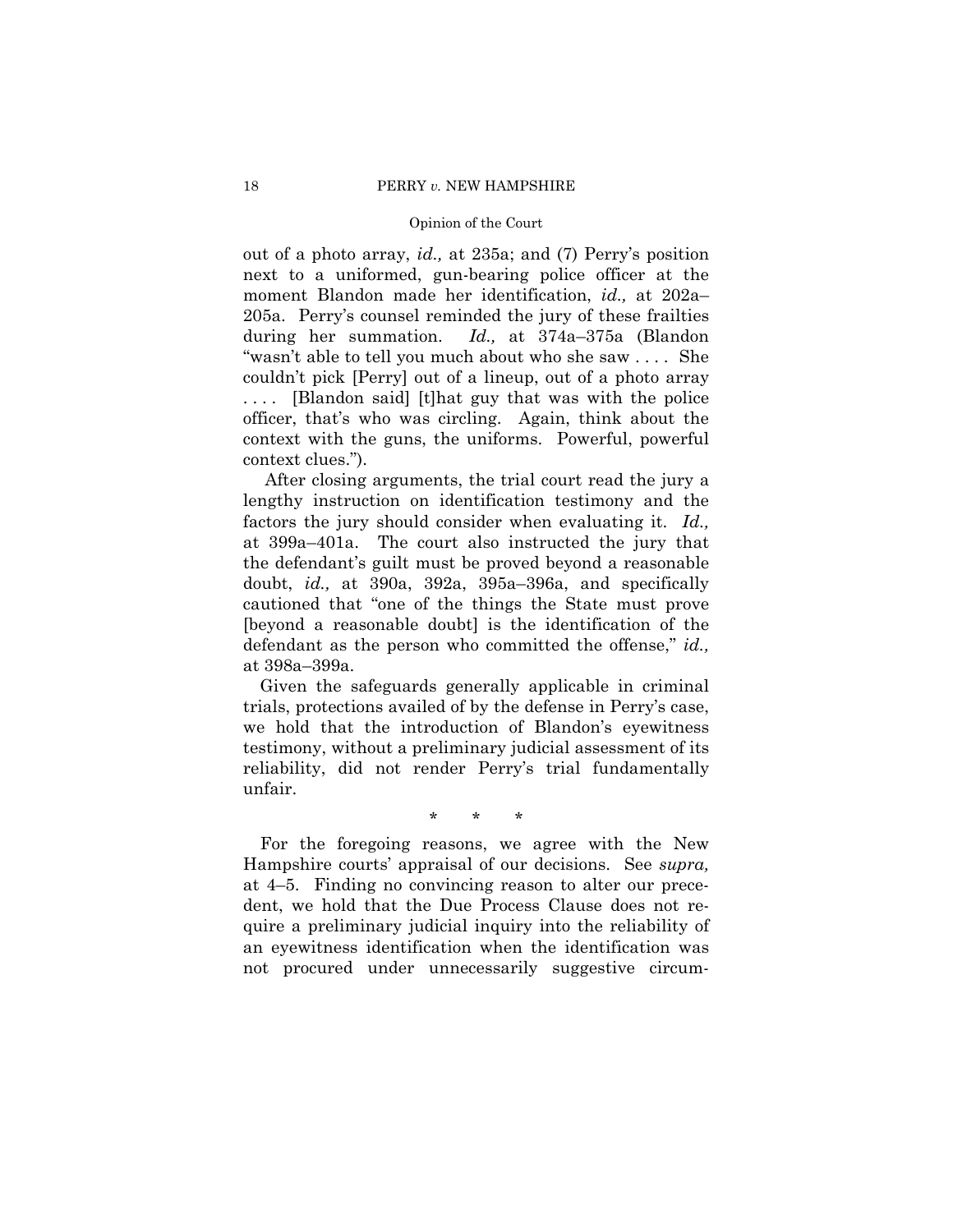stances arranged by law enforcement. Accordingly, the judgment of the New Hampshire Supreme Court is

*Affirmed.*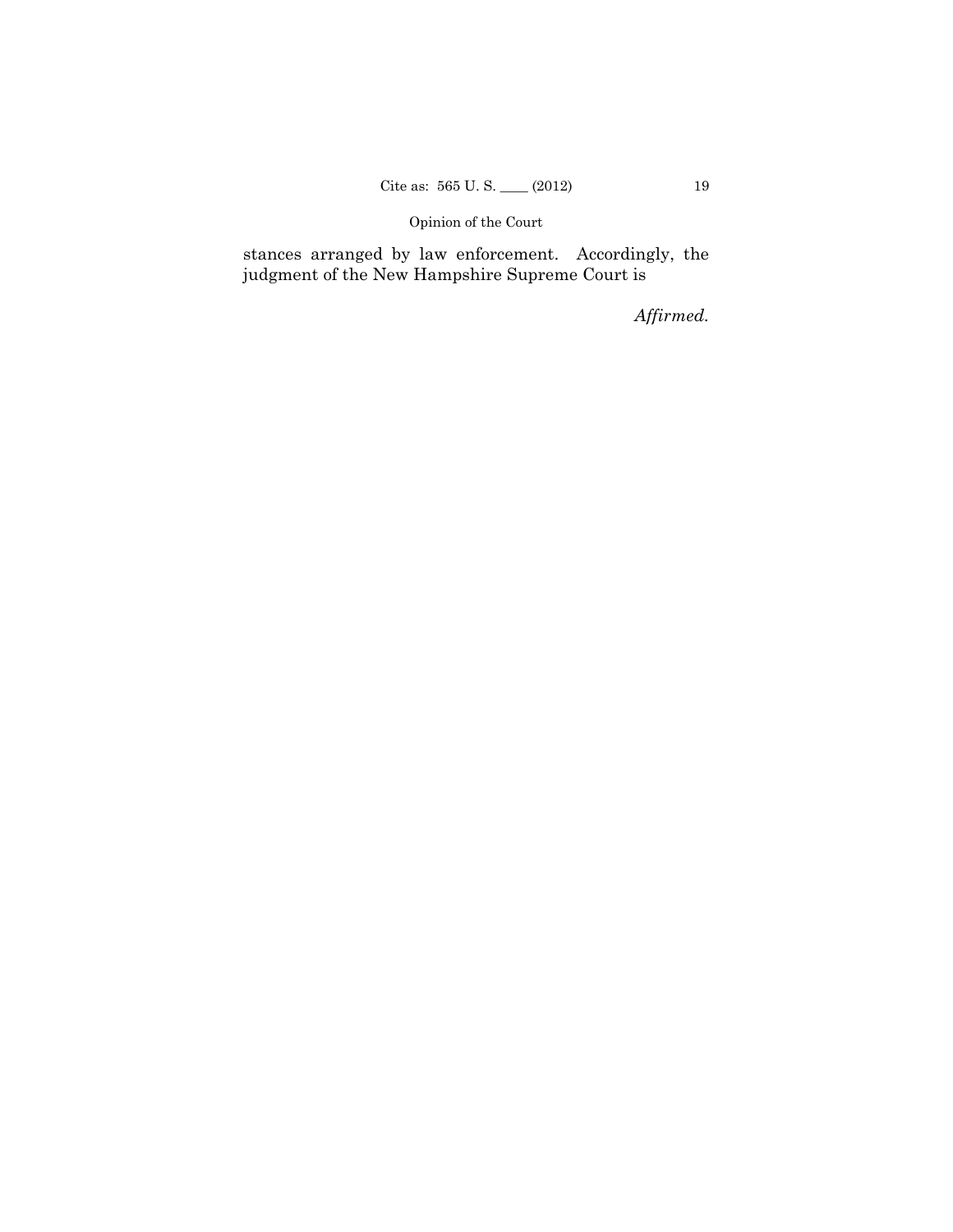THOMAS, J., concurring

## $\frac{1}{2}$  ,  $\frac{1}{2}$  ,  $\frac{1}{2}$  ,  $\frac{1}{2}$  ,  $\frac{1}{2}$  ,  $\frac{1}{2}$  ,  $\frac{1}{2}$ **SUPREME COURT OF THE UNITED STATES**

#### $\frac{1}{2}$  ,  $\frac{1}{2}$  ,  $\frac{1}{2}$  ,  $\frac{1}{2}$  ,  $\frac{1}{2}$  ,  $\frac{1}{2}$ No. 10–8974

### BARION PERRY, PETITIONER *v.* NEW HAMPSHIRE

## ON WRIT OF CERTIORARI TO THE SUPREME COURT OF NEW HAMPSHIRE

[January 11, 2012]

## JUSTICE THOMAS, concurring.

 *Gore*, 517 U. S. 559, 598–599 (1996) (SCALIA, J., joined by THOMAS, J., dissenting); see also *McDonald* v. *Chicago,*  561 U. S. \_\_\_, \_\_\_ (2010) (THOMAS, J., concurring in part The Court correctly concludes that its precedents establish a due process right to the pretrial exclusion of an unreliable eyewitness identification only if the identification results from police suggestion. I therefore join its opinion. I write separately because I would not extend *Stovall* v. *Denno,* 388 U. S. 293 (1967), and its progeny even if the reasoning of those opinions applied to this case. The *Stovall* line of cases is premised on a "substantive due process" right to "fundamental fairness." See, *e.g., id.*, at 299 (concluding that whether a suggestive identification "resulted in such unfairness that it infringed [the defendant's] right to due process of law" is "open to all persons to allege and prove"); *Manson* v. *Brathwaite,* 432 U. S. 98, 113 (1977) ("The standard, after all, is that of fairness as required by the Due Process Clause of the Fourteenth Amendment"). In my view, those cases are wrongly decided because the Fourteenth Amendment's Due Process Clause is not a "secret repository of substantive guarantees against 'unfairness.'" *BMW of North America, Inc.* v. and concurring in judgment) (slip op., at 7) ("The notion that a constitutional provision that guarantees only 'process' before a person is deprived of life, liberty, or property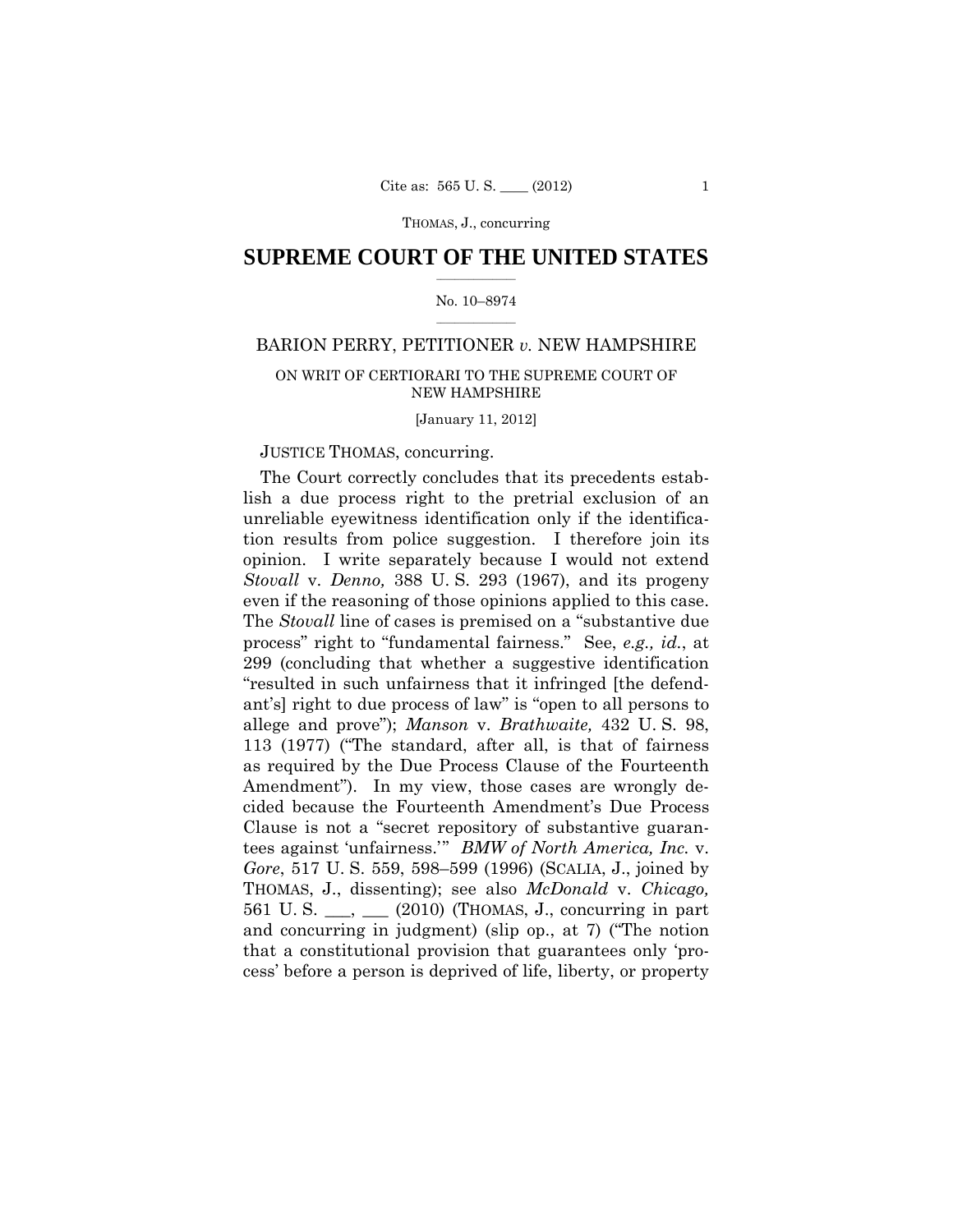## THOMAS, J., concurring

could define the substance of those rights strains credulity"). Accordingly, I would limit the Court's suggestive eyewitness identification cases to the precise circumstances that they involved.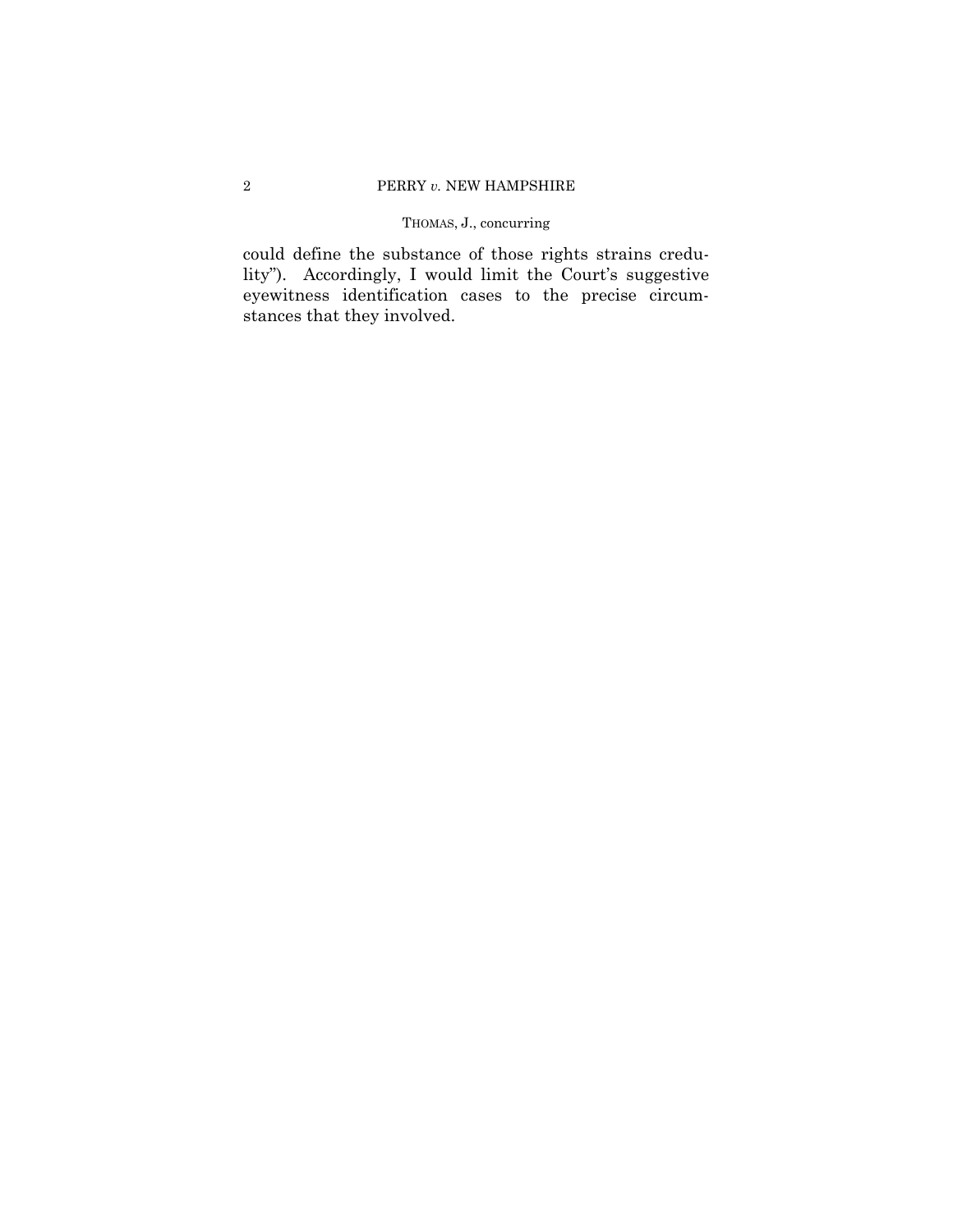## $\frac{1}{2}$  ,  $\frac{1}{2}$  ,  $\frac{1}{2}$  ,  $\frac{1}{2}$  ,  $\frac{1}{2}$  ,  $\frac{1}{2}$  ,  $\frac{1}{2}$ **SUPREME COURT OF THE UNITED STATES**

#### $\frac{1}{2}$  ,  $\frac{1}{2}$  ,  $\frac{1}{2}$  ,  $\frac{1}{2}$  ,  $\frac{1}{2}$  ,  $\frac{1}{2}$ No. 10–8974

## BARION PERRY, PETITIONER *v.* NEW HAMPSHIRE

## ON WRIT OF CERTIORARI TO THE SUPREME COURT OF NEW HAMPSHIRE

[January 11, 2012]

# JUSTICE SOTOMAYOR, dissenting.

 thus establish a clear rule: The admission at trial of out-of-court eyewitness identifications derived from imper- tial likelihood of misidentification violates due process. This Court has long recognized that eyewitness identifications' unique confluence of features—their unreliability, susceptibility to suggestion, powerful impact on the jury, and resistance to the ordinary tests of the adversarial process—can undermine the fairness of a trial. Our cases missibly suggestive circumstances that pose a very substan-The Court today announces that that rule does not even "com[e] into play" unless the suggestive circumstances are improperly "police-arranged." *Ante*, at 2, 11.

Our due process concern, however, arises not from the act of suggestion, but rather from the corrosive effects of suggestion on the reliability of the resulting identification. By rendering protection contingent on improper police arrangement of the suggestive circumstances, the Court effectively grafts a *mens rea* inquiry onto our rule. The Court's holding enshrines a murky distinction—between suggestive confrontations intentionally orchestrated by the police and, as here, those inadvertently caused by police actions—that will sow confusion. It ignores our precedents' acute sensitivity to the hazards of intentional and unintentional suggestion alike and unmoors our rule from the very interest it protects, inviting arbitrary re-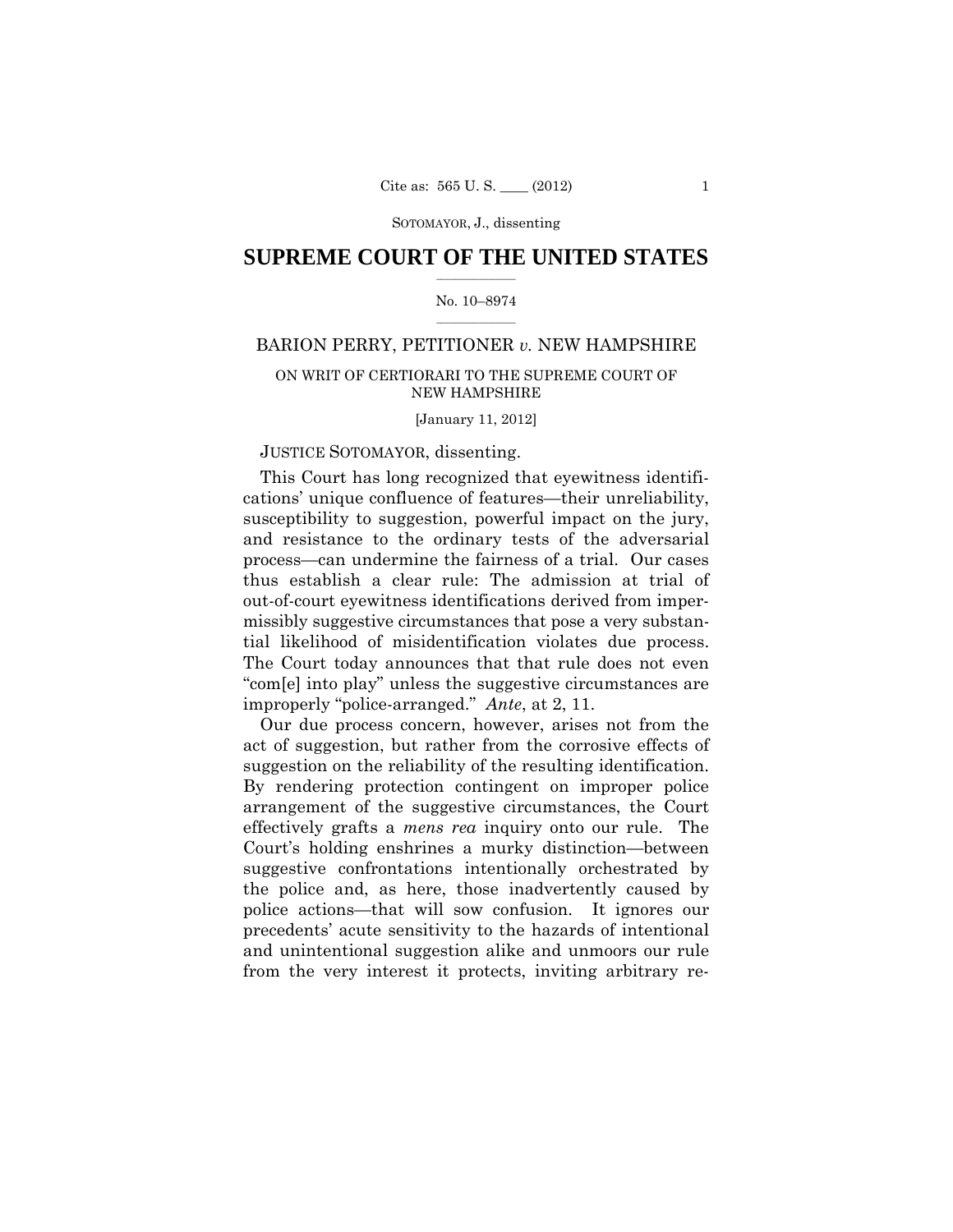sults. And it recasts the driving force of our decisions as an interest in police deterrence, rather than reliability. Because I see no warrant for declining to assess the circumstances of this case under our ordinary approach, I respectfully dissent.1

I

 (1967), and *Stovall* v. *Denno*, 388 U. S. 293 (1967), was The "driving force" behind *United States* v. *Wade*, 388 U. S. 218 (1967), *Gilbert* v. *California*, 388 U. S. 263 "the Court's concern with the problems of eyewitness identification"—specifically, "the concern that the jury not hear eyewitness testimony unless that evidence has aspects of reliability." *Manson* v. *Brathwaite*, 432 U. S. 98, 111–112 (1977). We have pointed to the "'formidable'" number of "miscarriage[s] of justice from mistaken identification" in the annals of criminal law. *Wade*, 388 U. S., at 228. We have warned of the "vagaries" and "'proverbially untrustworthy'" nature of eyewitness identifications. *Ibid.* And we have singled out a "major factor contributing" to that proverbial unreliability: "the suggestibility inherent in the context of the pretrial identification." *Id.,*  at 228, 235.

Our precedents make no distinction between intentional and unintentional suggestion. To the contrary, they explicitly state that "[s]uggestion can be created intentionally or unintentionally in many subtle ways." *Id.*, at 229. Rather than equate suggestive conduct with misconduct, we specifically have disavowed the assumption that suggestive influences may only be "the result of police procedures intentionally designed to prejudice an accused." *Id.*, at 235; see also *id.*, at 236 (noting "grave potential for prejudice, intentional or not, in the pretrial lineup"); *id.,* at

<sup>1</sup>Because the facts of this case involve police action, I do not reach the question whether due process is triggered in situations involving no police action whatsoever.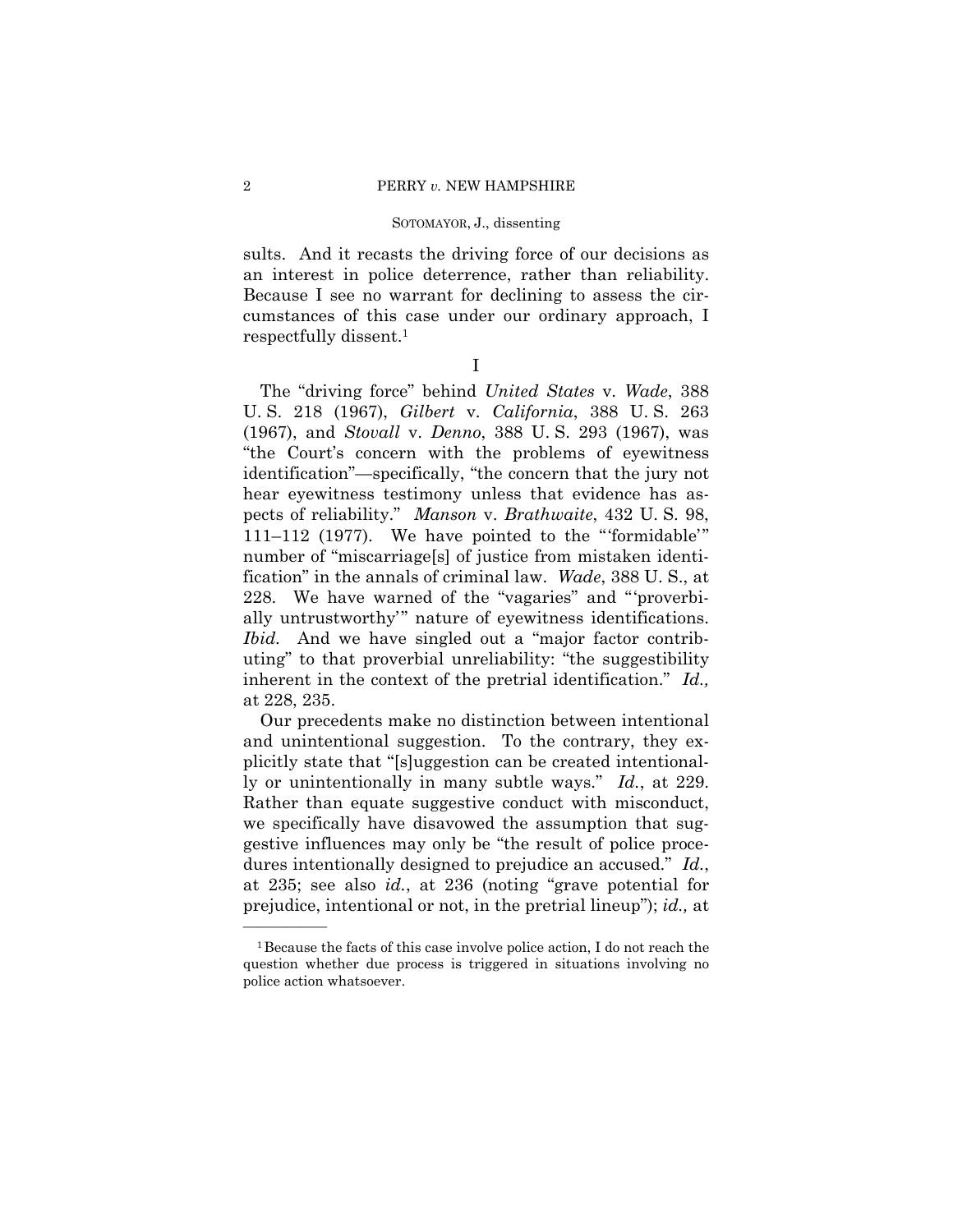239 (describing lack of lineup regulations addressing "risks of abuse and unintentional suggestion"). "Persons who conduct the identification procedure may suggest, intentionally or unintentionally, that they expect the witness to identify the accused." *Moore* v. *Illinois*, 434 U. S. 220, 224 (1977). The implication is that even police acting with the best of intentions can inadvertently signal "'that's the man.'" *Wade*, 388 U. S., at 236; see also *Kirby*  v. *Illinois*, 406 U. S. 682, 690–691 (1972) ("[I]t is always necessary to 'scrutinize *any* pretrial confrontation . . .'").2

 In *Wade* itself, we noted that the "potential for improper influence [in pretrial confrontations] is illustrated by the circumstances . . . [i]n the present case." 388 U. S., at 233–234. We then highlighted not the lineup procedure, but rather a preprocedure encounter: The two witnesses who later identified Wade in the lineup had seen Wade outside while "await[ing] assembly of the lineup." *Id.,* at 234. Wade had been standing in the hallway, which happened to be "observable to the witnesses through an open door." *Ibid.* One witness saw Wade "within sight of an FBI agent"; the other saw him "in the custody of the agent." *Ibid.* In underscoring the hazards of these circumstances, we made no mention of whether the encounter had been arranged; indeed, the facts suggest that it was not.

More generally, our precedents focus not on the act of suggestion, but on suggestion's "corrupting effect" on

 the dangers of suggestiveness informs both contexts. See *Manson* v. <sup>2</sup>*Wade* held that the dangers of pretrial identification procedures necessitated a right to counsel; that same day, *Stovall* held that a defendant ineligible for the *Wade* rule was still entitled to challenge the confrontation as a due process violation. Because the two were companion cases advancing interrelated rules to avoid unfairness at trial resulting from suggestive pretrial confrontations, *Wade*'s exposition of *Brathwaite*, 432 U. S. 98, 112 (1977) ("*Wade* and its companion cases reflect the concern that the jury not hear eyewitness testimony unless that evidence has aspects of reliability").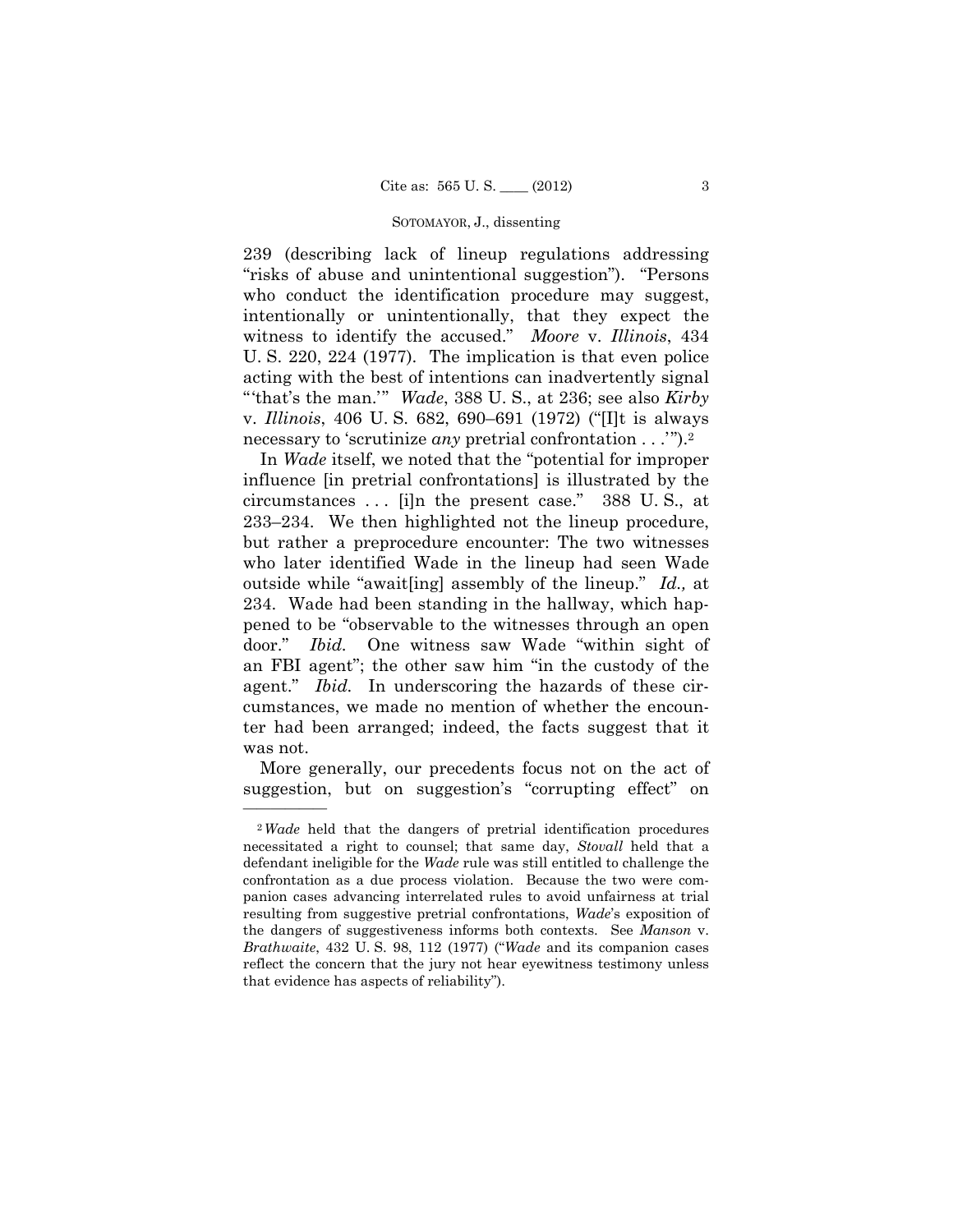reliability. *Brathwaite*, 432 U. S., at 114. Eyewitness evidence derived from suggestive circumstances, we have explained, is uniquely resistant to the ordinary tests of the adversary process. An eyewitness who has made an identification often becomes convinced of its accuracy. "*Regardless of how the initial misidentification comes about*, the witness thereafter is apt to retain in his memory the image of the photograph rather than of the person actually seen, reducing the trustworthiness of subsequent ... courtroom identification." *Simmons* v. *United States*, 390 U. S. 377, 383–384 (1968) (emphasis added); see also *Wade*, 388 U.S., at 229 (witness is "not likely" to recant). Suggestion bolsters that confidence.

to meaningful cross-examination. See Wade, 388 U.S., At trial, an eyewitness' artificially inflated confidence in an identification's accuracy complicates the jury's task of assessing witness credibility and reliability. It also impairs the defendant's ability to attack the eyewitness' credibility. *Stovall*, 388 U. S., at 298. That in turn jeopardizes the defendant's basic right to subject his accuser at 235 ("[C]ross-examination . . . cannot be viewed as an absolute assurance of accuracy and reliability . . . where so many variables and pitfalls exist"). The end result of suggestion, whether intentional or unintentional, is to fortify testimony bearing directly on guilt that juries find extremely convincing and are hesitant to discredit. See *id*., at 224 ("[A]t pretrial proceedings . . . the results might well settle the accused's fate and reduce the trial itself to a mere formality"); *Gilbert*, 388 U. S., at 273 ("[T]he witness' testimony of his lineup identification will enhance the impact of his in-court identification on the jury").

Consistent with our focus on reliability, we have declined to adopt a *per se* rule excluding all suggestive identifications. Instead, "reliability is the linchpin" in deciding admissibility. *Brathwaite*, 432 U. S., at 114. We have explained that a suggestive identification procedure "does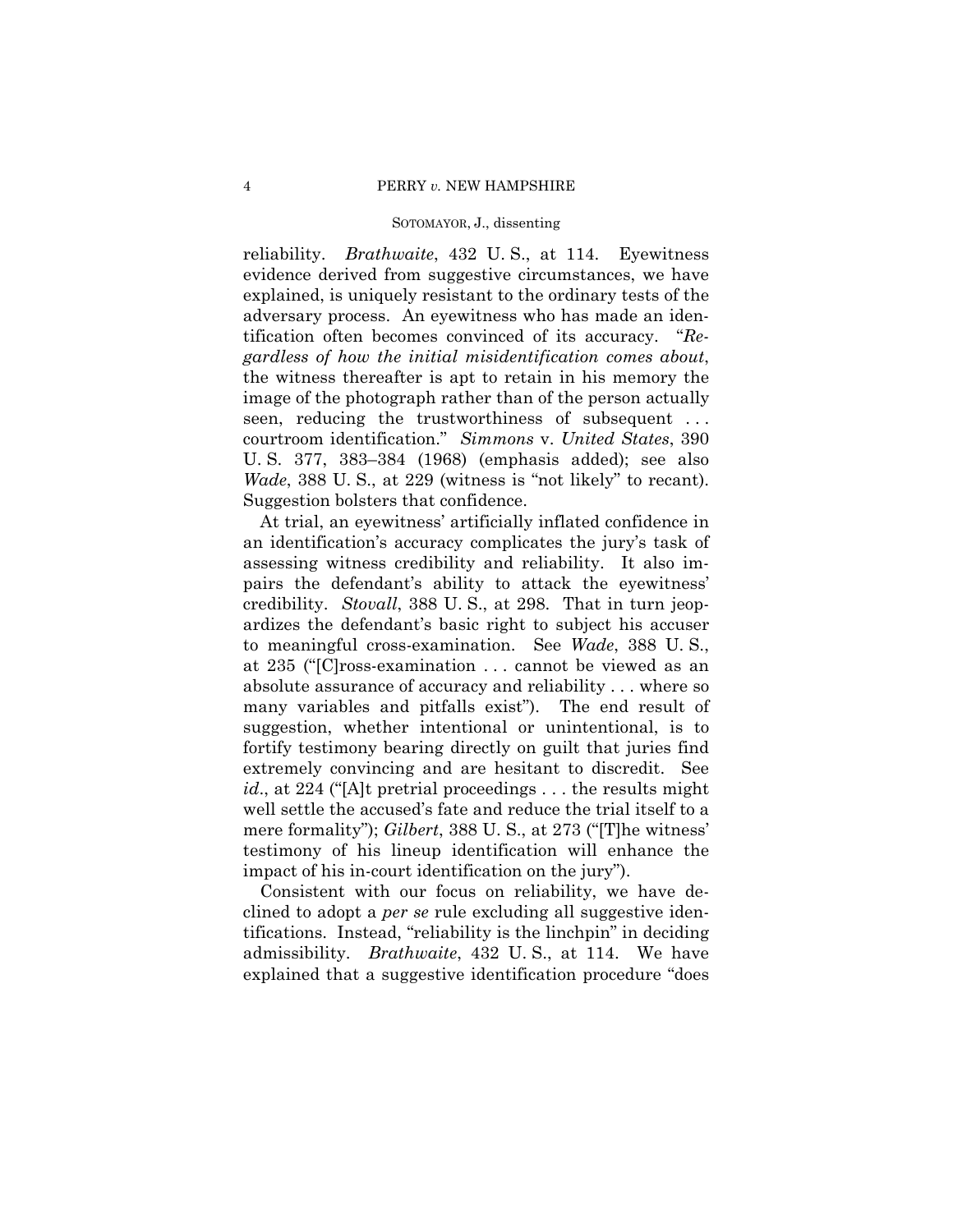not in itself intrude upon a constitutionally protected interest." *Id.*, at 113, n. 13; see also *Neil* v. *Biggers*, 409 U. S. 188, 198–199 (1972) (rejecting the proposition that "unnecessary suggestiveness alone requires the exclusion of evidence"). "Suggestive confrontations are disapproved because they increase the likelihood of misidentification"—and "[i]t is the likelihood of misidentification which violates a defendant's right to due process." *Id.*, at 198; see also *United States ex rel. Kirby* v. *Sturges*, 510 F. 2d 397, 406 (CA7 1975) (Stevens, J.) ("The due process clause applies only to proceedings which result in a deprivation of life, liberty or property.... [I]f a constitutional violation results from a showup, it occurs in the courtroom, not in the police station"). In short, "'what the *Stovall* due process right protects is an evidentiary interest.'" *Brathwaite*, 432 U. S., at 113, n. 14.

 through "impermissibly suggestive" means.3 *Simmons*, To protect that evidentiary interest, we have applied a two-step inquiry: First, the defendant has the burden of showing that the eyewitness identification was derived 390 U. S., at 384. Second, if the defendant meets that burden, courts consider whether the identification was

<sup>3</sup>Our precedents refer to "impermissibly," "unnecessarily," and "unduly" suggestive circumstances interchangeably. See, *e.g., Brathwaite*, 432 U. S., at 105, n. 8, 107–108, 110, 112–113 ("impermissibly" and "unnecessarily"); *Neil* v. *Biggers*, 409 U. S. 188, 196–199 (1972) ("impermissibly" and "unnecessarily"); *Coleman* v. *Alabama*, 399 U. S. 1, 3– 5 (1970) ("unduly" and "impermissibly"); *Simmons* v. *United States*, 390 U. S. 377, 383–384 (1968) ("unduly" and "impermissibly"). The Circuits have followed suit. *E.g., Thigpen* v. *Cory*, 804 F. 2d 893, 895 (CA6 1986) ("unduly"); *Green* v. *Loggins*, 614 F. 2d 219, 223 (CA9 1980) ("unnecessarily or impermissibly"). All reinforce our focus not on the act of suggestion, but on whether the suggestiveness rises to such a level that it undermines reliability. Police machinations can heighten the likelihood of misidentification, but they are no prerequisite to finding a confrontation "so impermissibly suggestive as to give rise to a very substantial likelihood of . . . misidentification." *Simmons*, 390 U. S., at 384.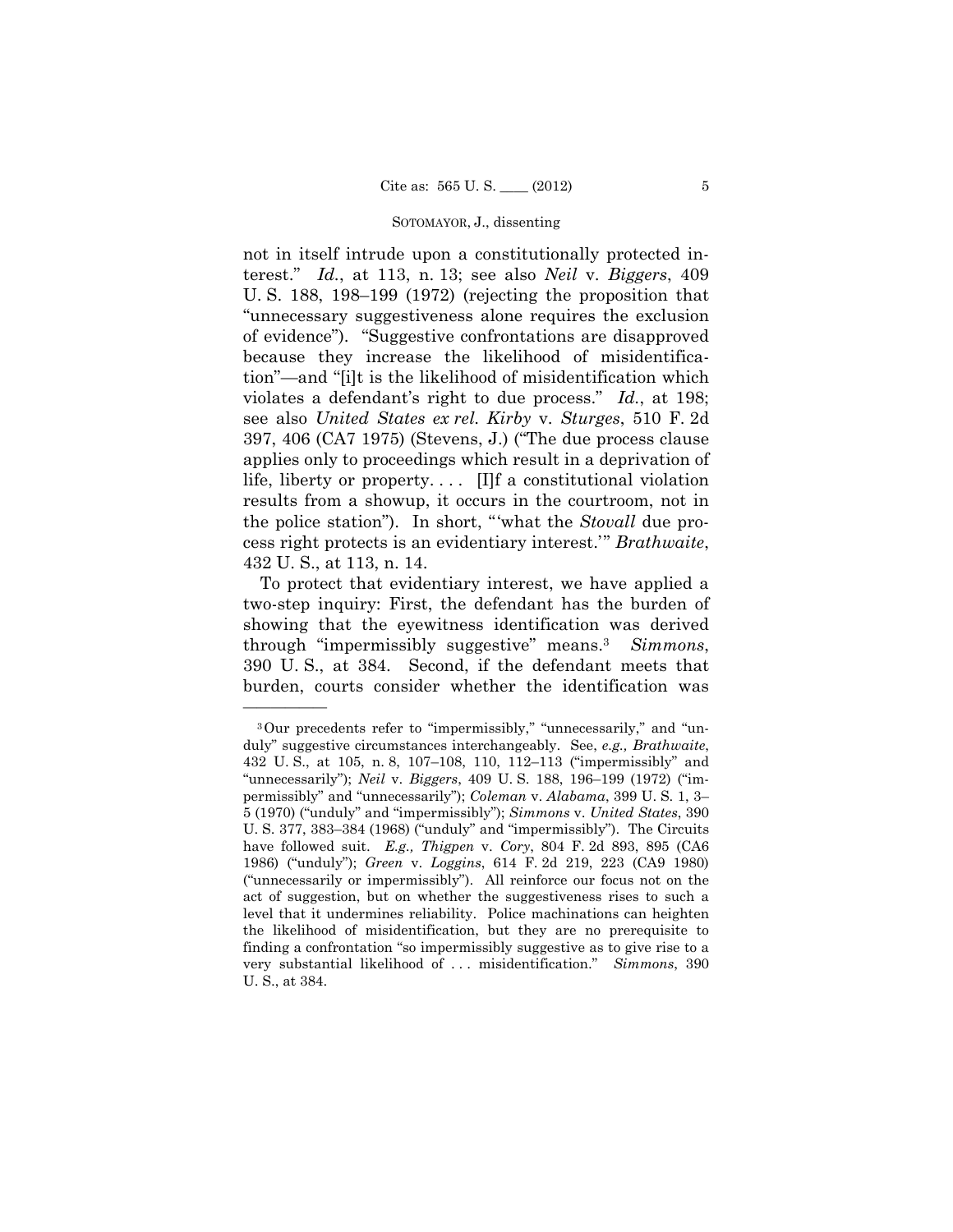*Brathwaite*, 432 U. S., at 108, 114. Most identifications reliable under the totality of the circumstances. That step entails considering the witness' opportunity to view the perpetrator, degree of attention, accuracy of description, level of certainty, and the time between the crime and pretrial confrontation, then weighing such factors against the "corrupting effect of the suggestive identification." will be admissible. The standard of "fairness as required" by the Due Process Clause," *id.,* at 113, however, demands that a subset of the most unreliable identifications—those carrying a "'very substantial likelihood of . . . misidentification'"—will be excluded. *Biggers*, 409 U. S., at 198.

> II A

 stances were "police-arranged." *Ante*, at 2. Absent "im-The majority today creates a novel and significant limitation on our longstanding rule: Eyewitness identifications so impermissibly suggestive that they pose a very substantial likelihood of an unreliable identification will be deemed inadmissible at trial *only* if the suggestive circumproper police arrangement," "improper police conduct," or "rigging," the majority holds, our two-step inquiry does not even "com[e] into play." *Ante*, at 2, 11. I cannot agree.

 maintains that the suggestive circumstances giving rise The majority does not simply hold that an eyewitness identification must be the product of police action to trigger our ordinary two-step inquiry. Rather, the majority to the identification must be "police-arranged," "police rigg[ed]," "police-designed," or "police-organized." *Ante,* at 2, 12–13. Those terms connote a degree of intentional orchestration or manipulation. See Brief for Respondent 19 (no indication that police "deliberately tried to manipulate any evidence"); Brief for United States as *Amicus Curiae* 18 ("[N]o one deliberately arranged the circumstances to obtain an identification"). The majority cate-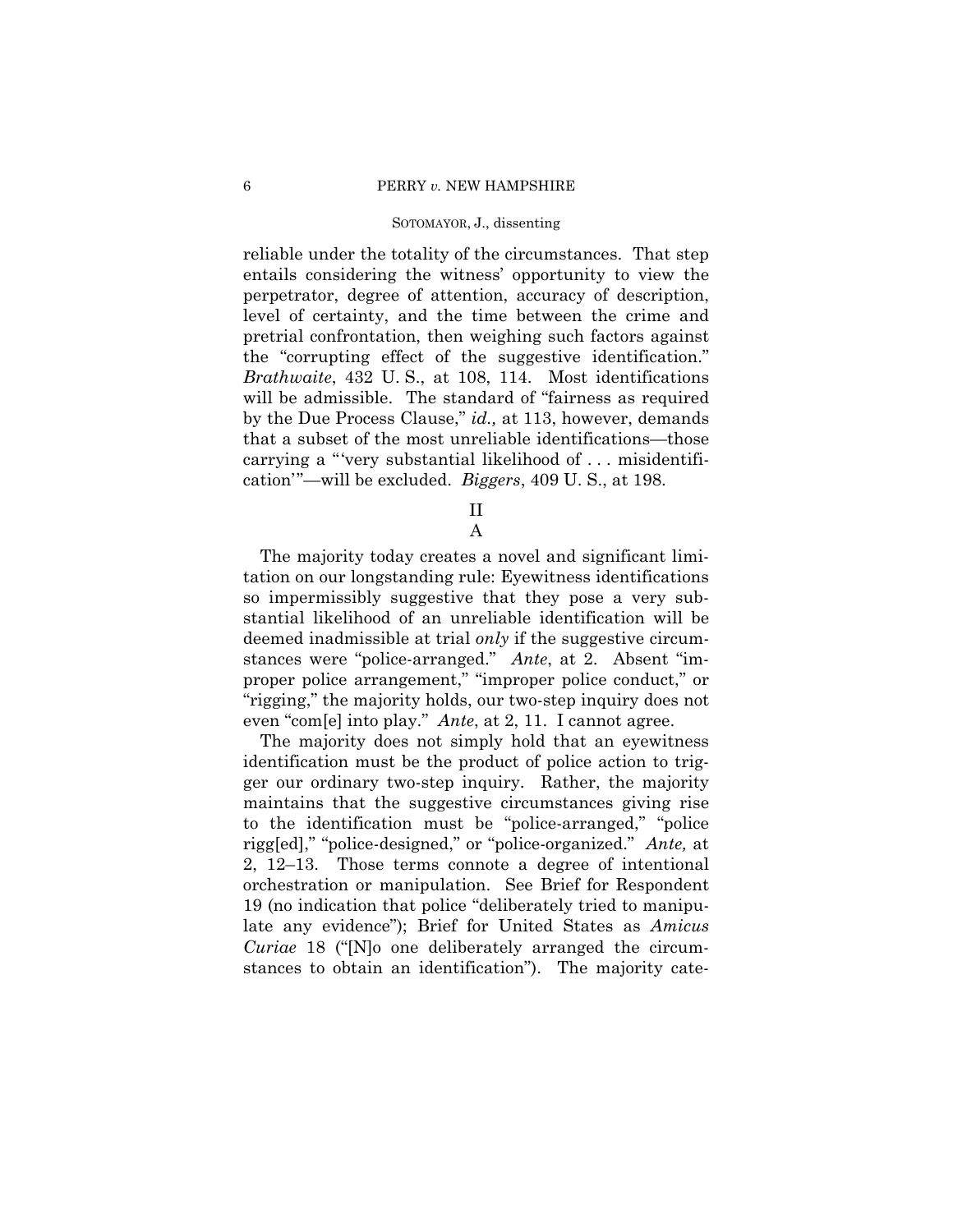gorically exempts all eyewitness identifications derived from suggestive circumstances that were not policemanipulated—however suggestive, and however unreliable—from our due process check. The majority thus appears to graft a *mens rea* requirement onto our existing rule.4

ante, at 4. He was the only African-American at the scene As this case illustrates, police intent is now paramount. As the Court acknowledges, Perry alleges an "*accidental*  showup." Brief for Petitioner 34 (emphasis added); see of the crime standing next to a police officer. For the majority, the fact that the police did not intend that showup, even if they inadvertently caused it in the course of a police procedure, ends the inquiry. The police were questioning the eyewitness, Blandon, about the perpetrator's identity, and were intentionally detaining Perry in the parking lot—but had not intended for Blandon to identify the perpetrator from her window. Presumably, in the majority's view, had the police asked Blandon to move to the window to identify the perpetrator, that could have made all the difference. See Tr. of Oral Arg. 32, 37.

I note, however, that the majority leaves what is required by its arrangement-focused inquiry less than clear. In parts, the opinion suggests that the police must arrange an identification "procedure," regardless of whether they "inten[d] the arranged procedure to be suggestive." *Ante*, at 2, n. 1; see also *ante,* at 7–8. Elsewhere, it indicates that the police must arrange the "suggestive circumstances" that lead the witness to identify the accused. See

<sup>4</sup>The majority denies that it has imposed a *mens rea* requirement, see *ante,* at 2, n. 1, but by confining our due process concerns to policearranged identification procedures, that is just what it has done. The majority acknowledges that "whether or not [the police] intended the arranged procedure to be suggestive" is irrelevant under our precedents, *ibid.,* but still places dispositive weight on whether or not the police intended the procedure itself.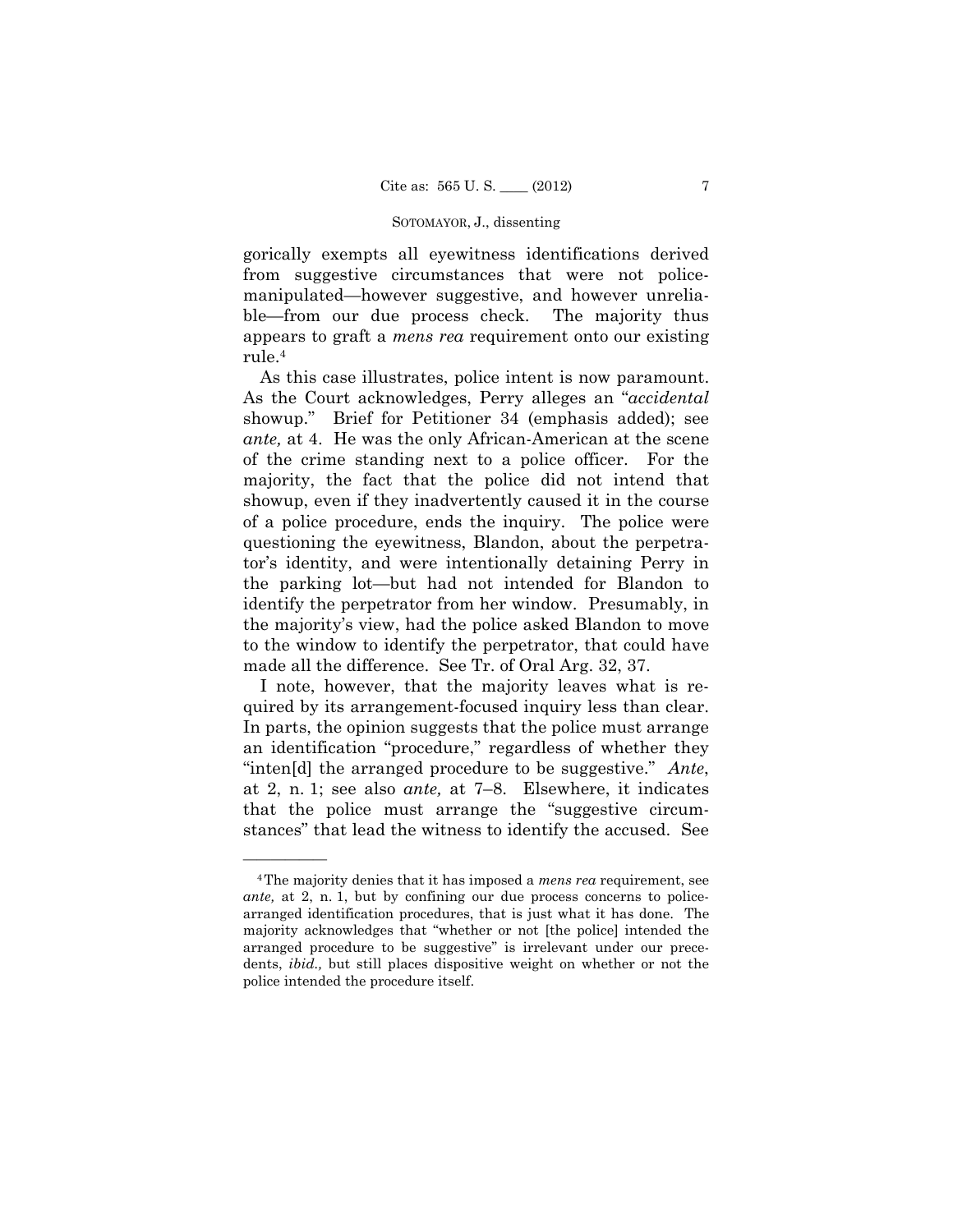makes the police action "improper"? And does that mean unintentional police suggestiveness in an accidental confrontation? *ante,* at 1–2, 10–11, 18–19. Still elsewhere it refers to "improper" police conduct, *ante,* at 1–2, 9–12, connoting bad faith. Does police "arrangement" relate to the procedure, the suggestiveness, or both? If it relates to the procedure, do suggestive preprocedure encounters no longer raise the same concerns? If the police need not "inten[d] the arranged procedure to be suggestive," *ante,* at 2, n. 1, what that good-faith, unintentional police suggestiveness in a police-arranged lineup can be "impermissibly suggestive"? If no, the majority runs headlong into *Wade.* If yes, on what basis—if not deterrence—does it distinguish

The arrangement-focused inquiry will sow needless confusion. If the police had called Perry and Blandon to the police station for interviews, and Blandon saw Perry being questioned, would that be sufficiently "improper police arrangement"? If Perry had voluntarily come to the police station, would that change the result? Today's opinion renders the applicability of our ordinary inquiry contingent on a murky line-drawing exercise. Whereas our two-step inquiry focuses on overall reliability—and could account for the spontaneity of the witness' identification and degree of police manipulation under the totality of the circumstances—today's opinion forecloses that assessment by establishing a new and inflexible step zero.

B

 stances." *Ante,* at 10; see also *ante,* at 2, n. 1. That is not The majority regards its limitation on our two-step rule as compelled by precedent. Its chief rationale, *ante*, at 7– 13, is that none of our prior cases involved situations where the police "did not arrange the suggestive circumnecessarily true, given the seemingly unintentional encounter highlighted in *Wade*. But even if it were true, it is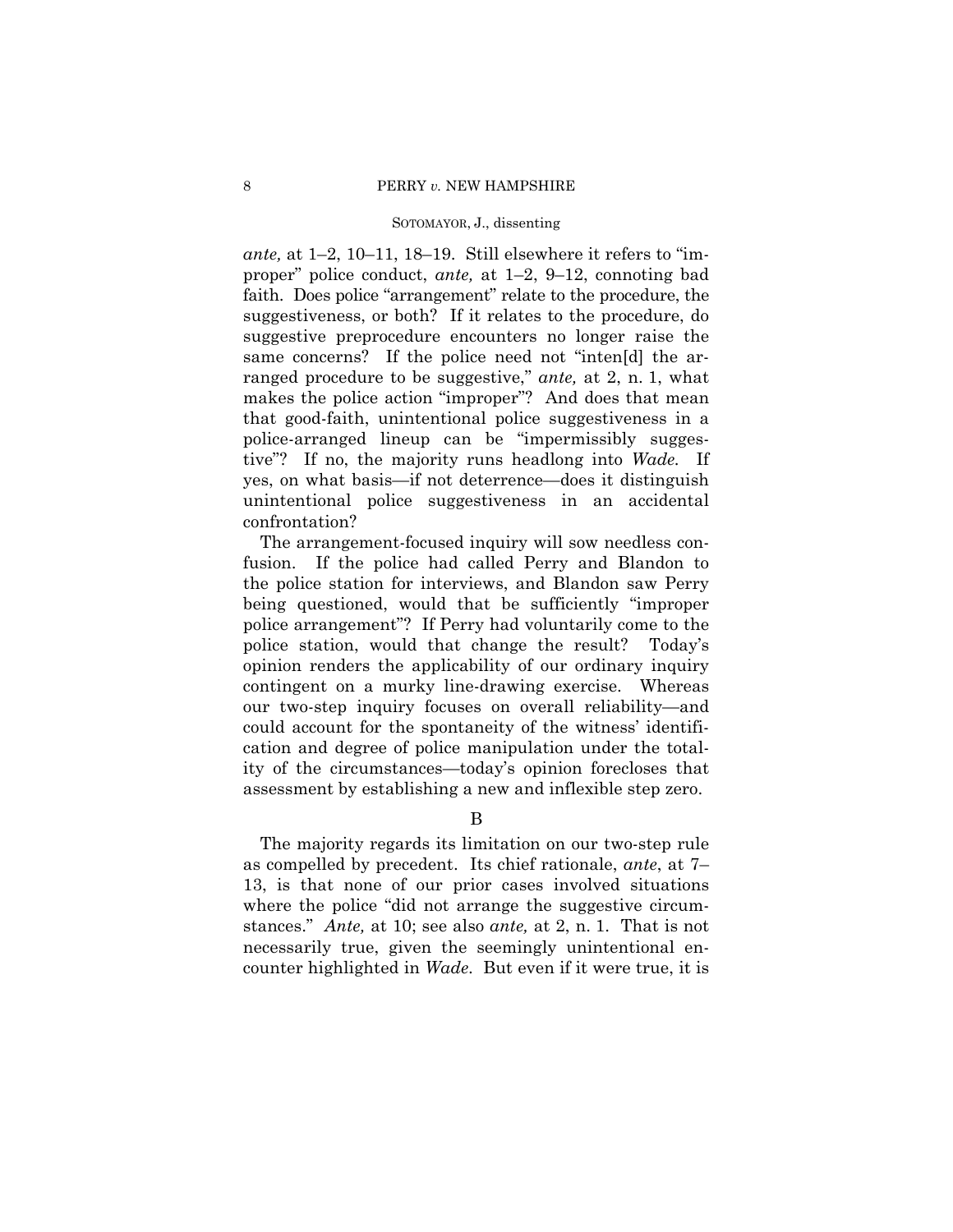unsurprising. The vast majority of eyewitness identifications that the State uses in criminal prosecutions are obtained in lineup, showup, and photograph displays arranged by the police. Our precedents reflect that practical reality.

It is also beside the point. Our due process concerns were not predicated on the source of suggestiveness. Rather, "[i]t is the likelihood of misidentification which violates a defendant's right to due process," *Biggers*, 409 U. S., at 198, and we are concerned with suggestion insofar as it has "corrupting effect[s]" on the identification's reliability. *Brathwaite*, 432 U. S., at 114. Accordingly, whether the police have created the suggestive circumstances intentionally or inadvertently, the resulting identification raises the same due process concerns. It is no more or less likely to misidentify the perpetrator. It is no more or less powerful to the jury. And the defendant is no more or less equipped to challenge the identification through cross-examination or prejudiced at trial. The arrangement-focused inquiry thus untethers our doctrine from the very "'evidentiary interest'" it was designed to protect, inviting arbitrary results. *Id.*, at 113, n. 14.

Indeed, it is the majority's approach that lies in tension with our precedents. Whereas we previously disclaimed the crabbed view of suggestiveness as "the result of police procedures intentionally designed to prejudice an accused," *Wade*, 388 U. S., at 235, the majority's focus on police rigging and improper conduct will revive it. Whereas our precedents were sensitive to intentional and unintentional suggestiveness alike, see *supra*, at 2–3, today's decision narrows our concern to intentionally orchestrated suggestive confrontations. We once described the "primary evil to be avoided" as the likelihood of misidentification. *Biggers*, 409 U. S., at 198. Today's decision, however, means that even if that primary evil is at its apex, we need not avoid it at all so long as the suggestive circum-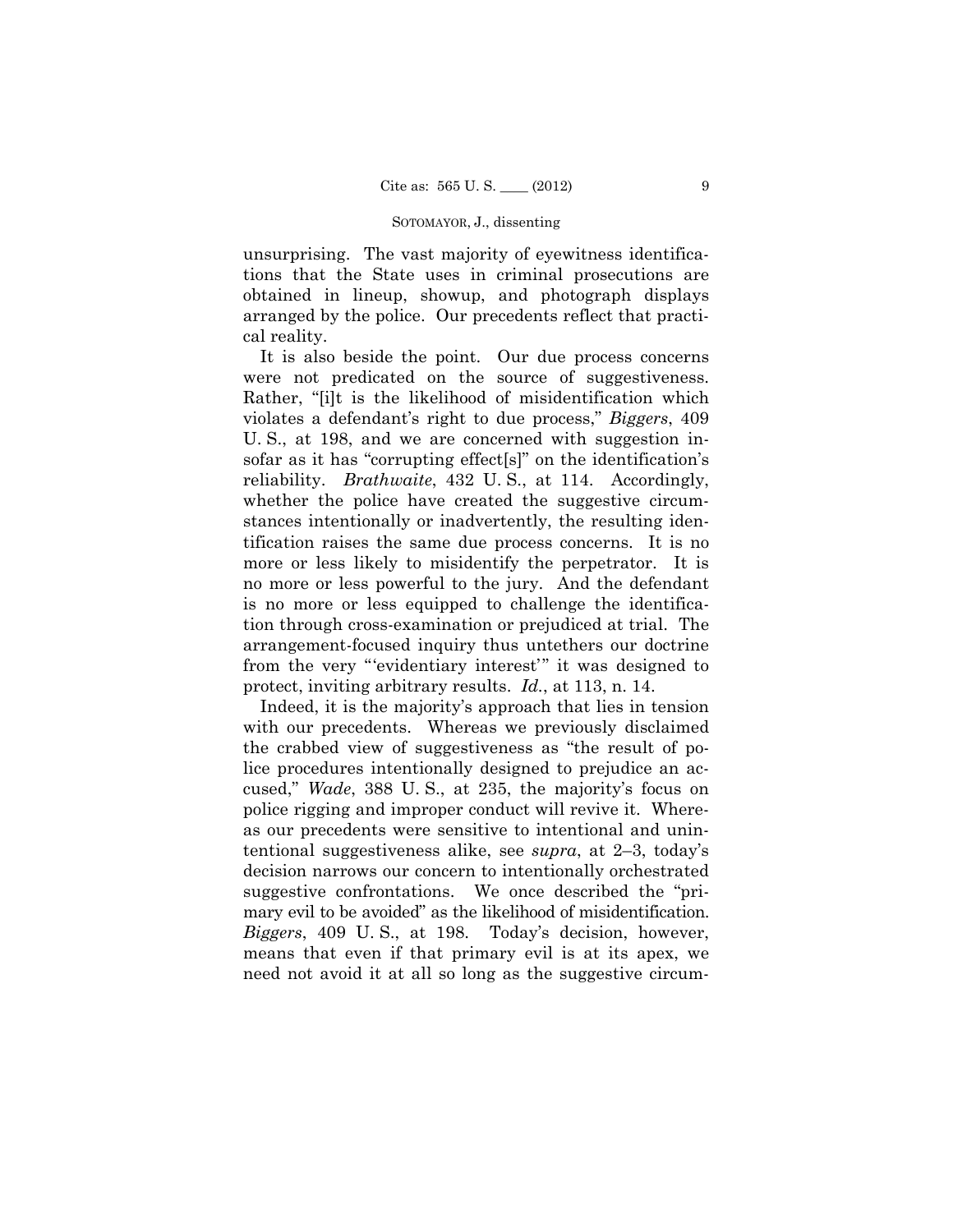stances do not stem from improper police arrangement.

 $\mathcal{C}$ 

The majority gives several additional reasons for why applying our due process rule beyond improperly policearranged circumstances is unwarranted. In my view, none withstands close inspection.

First, the majority insists that our precedents "aim to deter police from rigging identification procedures," so our rule should be limited to applications that advance that "primary aim" and "key premise." *Ante*, at 2, 11 (citing *Brathwaite*, 432 U. S., at 112). That mischaracterizes our cases. We discussed deterrence in *Brathwaite* because Brathwaite challenged our two-step inquiry as *lacking*  deterrence value. Brathwaite argued that deterrence demanded a *per se* rule excluding all suggestive identifications. He said that our rule, which probes the reliability of suggestive identifications under the totality of the circumstances, "cannot be expected to have a significant deterrent impact." *Id.,* at 111.

 on police behavior." *Id.*, at 112. Finally, we noted a "third We rebutted Brathwaite's criticism in language the majority now wrenches from context: Upon summarizing Brathwaite's argument, we acknowledged "several interests to be considered." *Ibid*. We then compared the two rules under each interest: First, we noted the "driving force" behind *Wade* and its companion cases—"the concern that the jury not hear eyewitness testimony unless that evidence has aspects of reliability"—and found both approaches "responsive to this concern," but the *per se* rule to go "too far" in suppressing reliable evidence. 432 U. S., at 111–112*.* We noted a "second factor"—deterrence conceding that the *per se* rule had "more significant deterrent effect," but noting that our rule "also has an influence factor"—"the effect on the administration of justice" describing the *per se* rule as having serious drawbacks on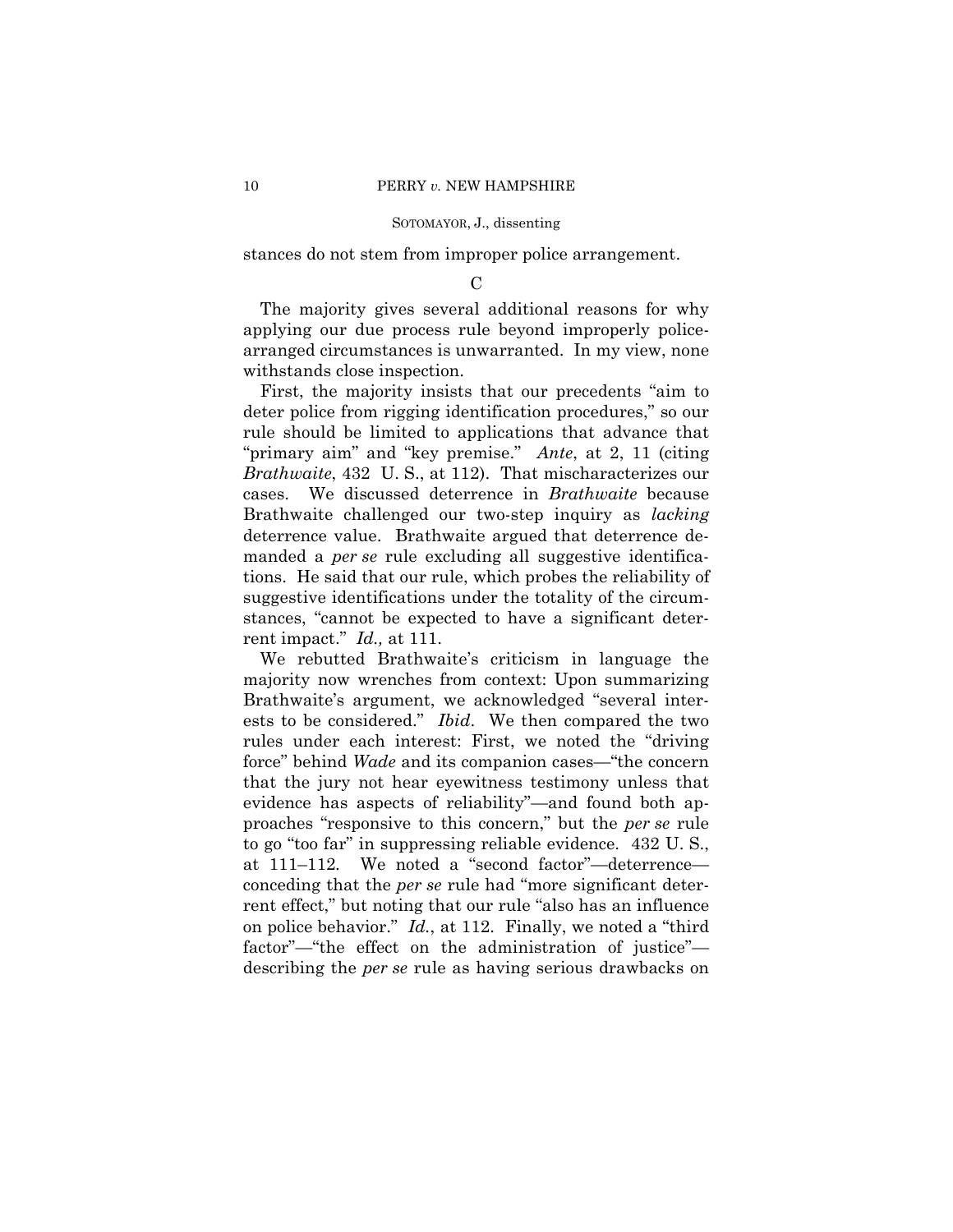this front. *Ibid.* That was no list of "primary aim[s]." Nor was it a ringing endorsement of the primacy of deterrence. We simply underscored, in responding to Brathwaite, that our rule was not without deterrence benefits. To the contrary, we clarified that deterrence was a subsidiary concern to reliability, the "driving force" of our doctrine. It is a stretch to claim that our rule cannot apply wherever "[t]his deterrence rationale is inapposite." *Ante*, at 11.

 peared to be "entirely based upon observations at the did" induced the identification. *Id.*, at 6. The petitioners Second, the majority states that *Coleman* v. *Alabama*, 399 U. S. 1 (1970), held that "[n]o due process violation occurred . . . because nothing 'the police said or did prompted'" the identification and shows that our rule is linked "only to improper police arrangement." *Ante*, at 11–12. That misreads the decision. In *Coleman*, the petitioners challenged a witness' in-court identification of them at trial on grounds that it had been tainted by a suggestive pretrial lineup. We held that no due process violation occurred because the in-court identification aptime of the assault and not at all induced by the conduct of the lineup," and thus could not be said to stem from an identification procedure "'so impermissibly suggestive as to give rise to a very substantial likelihood of irreparable misidentification.'" 399 U. S.*,* at 5–6 (plurality opinion). We then dismissed each of the asserted suggestive influences as having had no bearing on the identification at all: The petitioners claimed that the police intimated to the witness that his attackers were in the lineup; we found the record "devoid of evidence that anything the police said or claimed that they alone were made to say certain words; we found that the witness identified petitioners before either said anything. One petitioner claimed he was singled out to wear a hat; we found that the witness' identification "d[id] not appear . . . based on the fact that he remembered that [the attacker] had worn a hat." *Ibid*.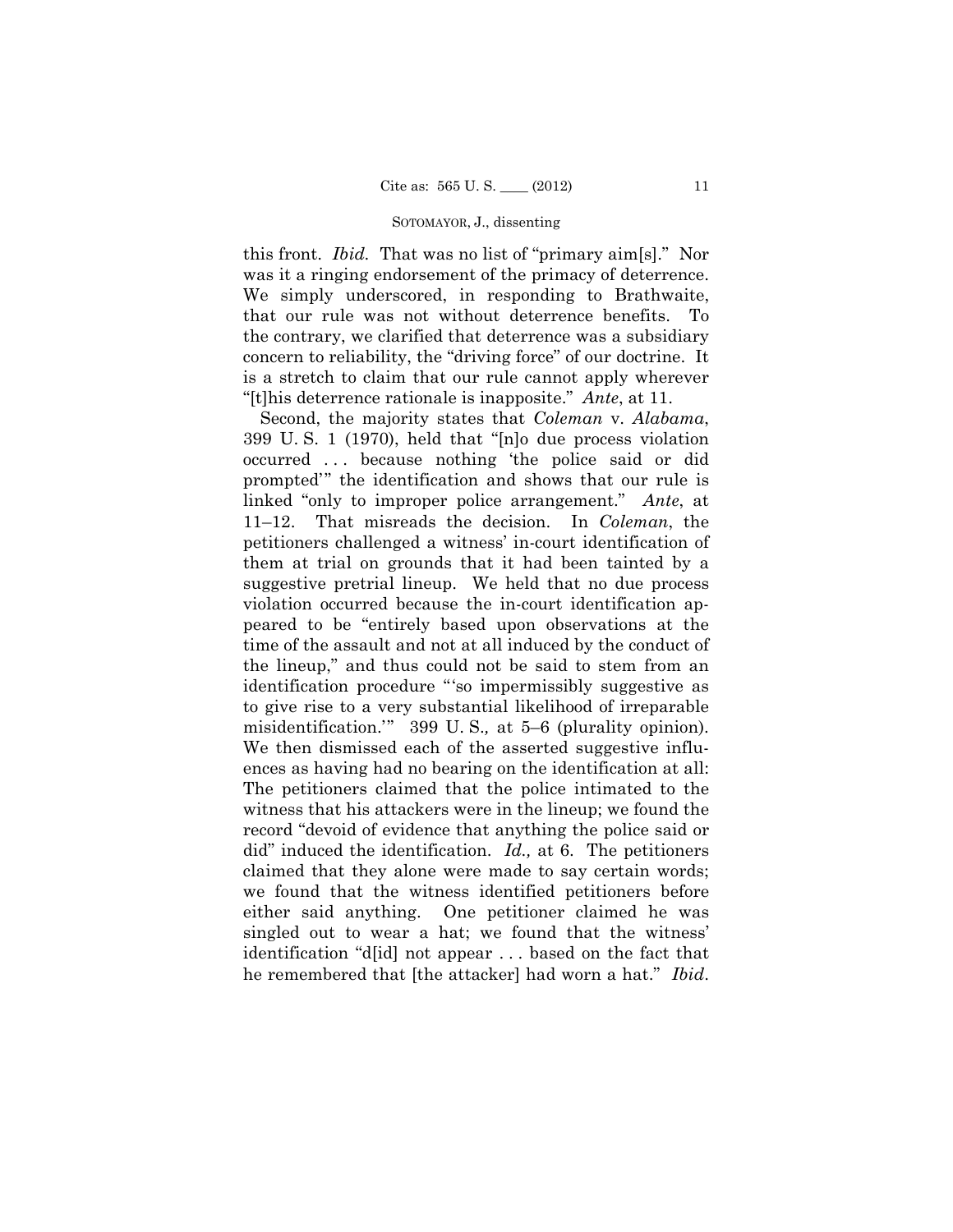Thus, far from indicating that improper police conduct is a prerequisite, *Coleman* merely held that there had been no influence on the witness. In fact, in concluding that the lineup was not "'so impermissibly suggestive as to give rise to a very substantial likelihood of irreparable misidentification,'" *Coleman* indicates that the two-step inquiry is not truncated at the threshold by the absence of police misconduct.

Third, the majority emphasizes that we should rely on the jury to determine the reliability of evidence. See *ante,*  at 15–16. But our cases are rooted in the assumption that eyewitness identifications upend the ordinary expectation that it is "the province of the jury to weigh the credibility of competing witnesses." *Kansas* v. *Ventris*, 556 U. S. 586, 594, n. (2009). As noted, jurors find eyewitness evidence unusually powerful and their ability to assess credibility is hindered by a witness' false confidence in the accuracy of his or her identification. That disability in no way depends on the intent behind the suggestive circumstances.

The majority's appeals to protecting the jury's domain, moreover, appeared in dissent after dissent from our decisions. See *Foster* v. *California*, 394 U. S. 440, 447 (1969) (Black, J., dissenting) ("[T]he jury is the sole tribunal to weigh and determine facts" and "must . . . be allowed to hear eyewitnesses and decide for itself whether it can recognize the truth"); *Simmons*, 390 U. S., at 395 (Black, J., concurring in part and dissenting in part) ("The weight of the evidence . . . is not a question for the Court but for the jury"). So too does the majority's assurance that other constitutional protections like the Sixth Amendment rights to compulsory process and confrontation can suffice to expose unreliable identifications. Compare *ante*, at 6, with *Foster*, 394 U. S., at 448–449 (Black, J., dissenting) ("The Constitution sets up its own standards of unfairness in criminal trials," including the Sixth Amendment "right to compulsory process" and "right to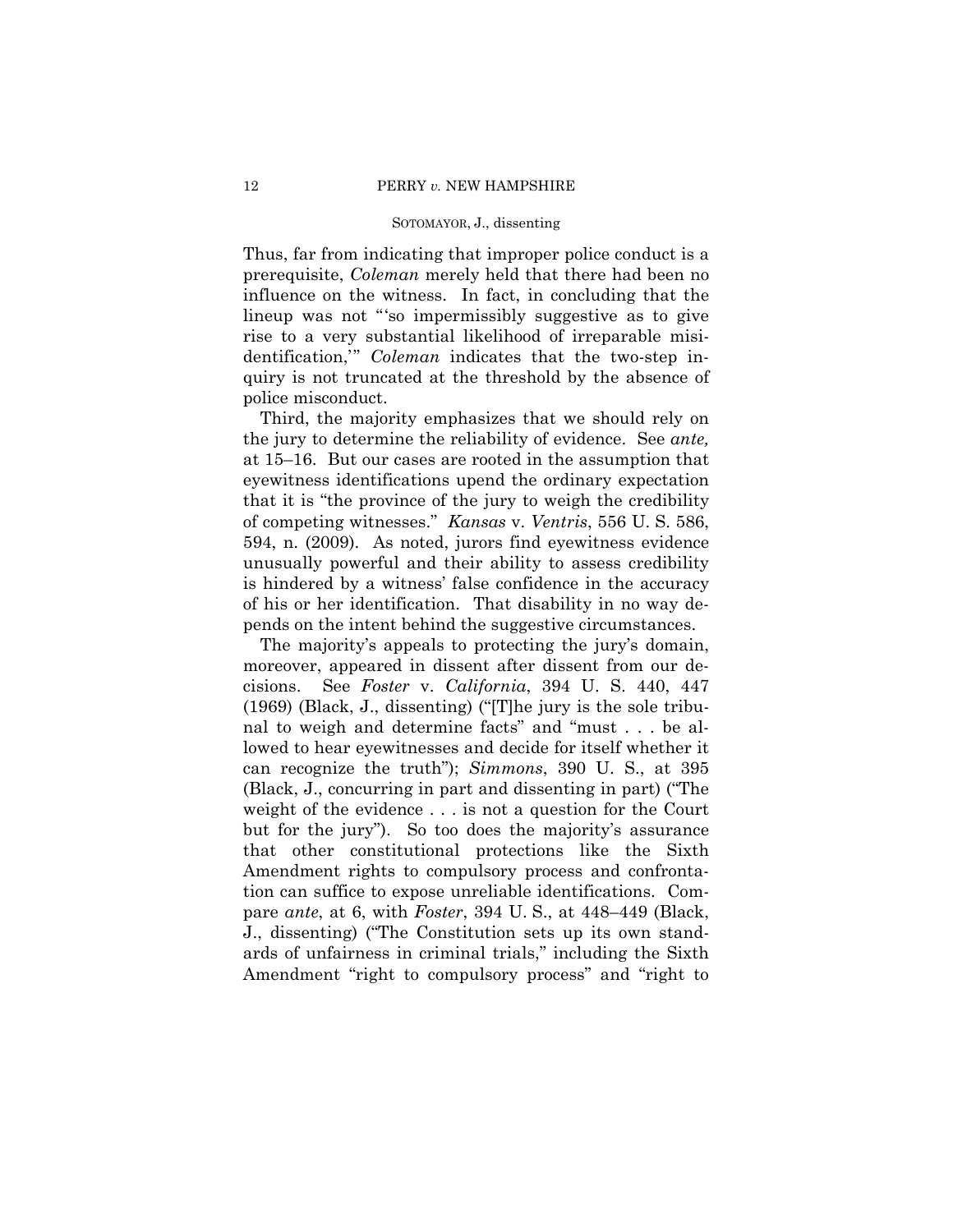confront . . . witnesses"). So too does the majority's appeal to leave reliability to the rules of evidence. Compare *ante*, at 17, with *Foster*, 394 U. S., at 448 (Black, J., dissenting) ("'Rules of evidence are designed in the interests of fair trials'"), and *Stovall*, 388 U. S., at 306 (Black, J., dissenting) ("[T]he result . . . is to put into a constitutional mould a rule of evidence"). Those arguments did not prevail then; they should not prevail here.

Fourth, the majority suggests that applying our rule beyond police-arranged suggestive circumstances would entail a heavy practical burden, requiring courts to engage in "preliminary judicial inquiry" into "most, if not all, eyewitness identifications." *Ante*, at 13, 18. But that is inaccurate. The burden of showing "impermissibly suggestive" circumstances is the defendant's, so the objection falls to the defendant to raise. And as is implicit in the majority's reassurance that Perry may resort to the rules of evidence in lieu of our due process precedents, trial courts will be entertaining defendants' objections, pretrial or at trial, to unreliable eyewitness evidence in any event. The relevant question, then, is what the standard of admissibility governing such objections should be. I see no reason to water down the standard for an equally suggestive and unreliable identification simply because the suggestive confrontation was unplanned.

It bears reminding, moreover, that we set a high bar for suppression. The vast majority of eyewitnesses proceed to testify before a jury. To date, *Foster* is the only case in which we have found a due process violation. 394 U. S., at 443. There has been no flood of claims in the four Federal Circuits that, having seen no basis for an arrangementbased distinction in our precedents, have long indicated that due process scrutiny applies to all suggestive identification procedures. See *Dunnigan* v. *Keane*, 137 F. 3d 117, 128 (CA2 1998); *United States* v. *Bouthot*, 878 F. 2d 1506, 1516 (CA1 1989); *Thigpen* v. *Cory*, 804 F. 2d 893, 895 (CA6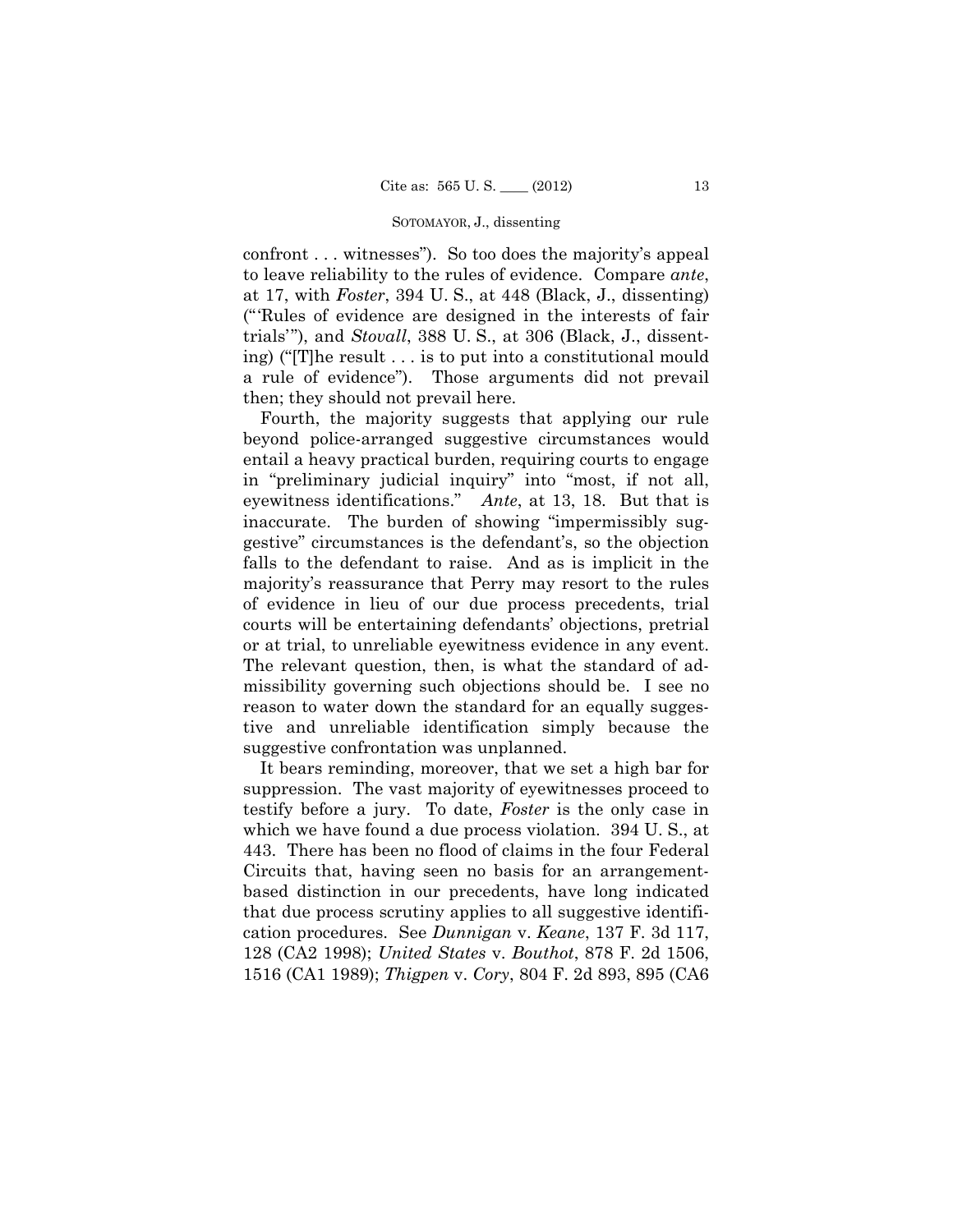1986); see also *Green* v. *Loggins*, 614 F. 2d 219, 223 (CA9 1980). Today's decision nonetheless precludes even the possibility that an unintended confrontation will meet that bar, mandating summary dismissal of every such claim at the threshold.

 identification." *Wade*, 388 U. S., at 228. We then observed Finally, the majority questions how to "rationally distinguish suggestiveness from other factors bearing on the reliability of eyewitness evidence," such as "poor vision" or a prior "grudge," *ante*, at 13–14, and more broadly, how to distinguish eyewitness evidence from other kinds of arguably unreliable evidence. *Ante,* at 14–15. Our precedents, however, did just that. We emphasized the "'formidable number of instances in the records of English and American trials'" of "miscarriage[s] of justice from mistaken that "'the influence of improper suggestion upon identifying witnesses probably accounts for more miscarriages of justice than any other single factor.'" *Id.*, at 229. Moreover, the majority points to no other type of evidence that shares the rare confluence of characteristics that makes eyewitness evidence a unique threat to the fairness of trial. Jailhouse informants, cf*. ante,* at 15, unreliable as they may be, are not similarly resistant to the traditional tools of the adversarial process and, if anything, are met with particular skepticism by juries.

It would be one thing if the passage of time had cast doubt on the empirical premises of our precedents. But just the opposite has happened. A vast body of scientific literature has reinforced every concern our precedents articulated nearly a half-century ago, though it merits barely a parenthetical mention in the majority opinion. *Ante*, at 14. Over the past three decades, more than two thousand studies related to eyewitness identification have been published. One state supreme court recently appointed a special master to conduct an exhaustive survey of the current state of the scientific evidence and conclud-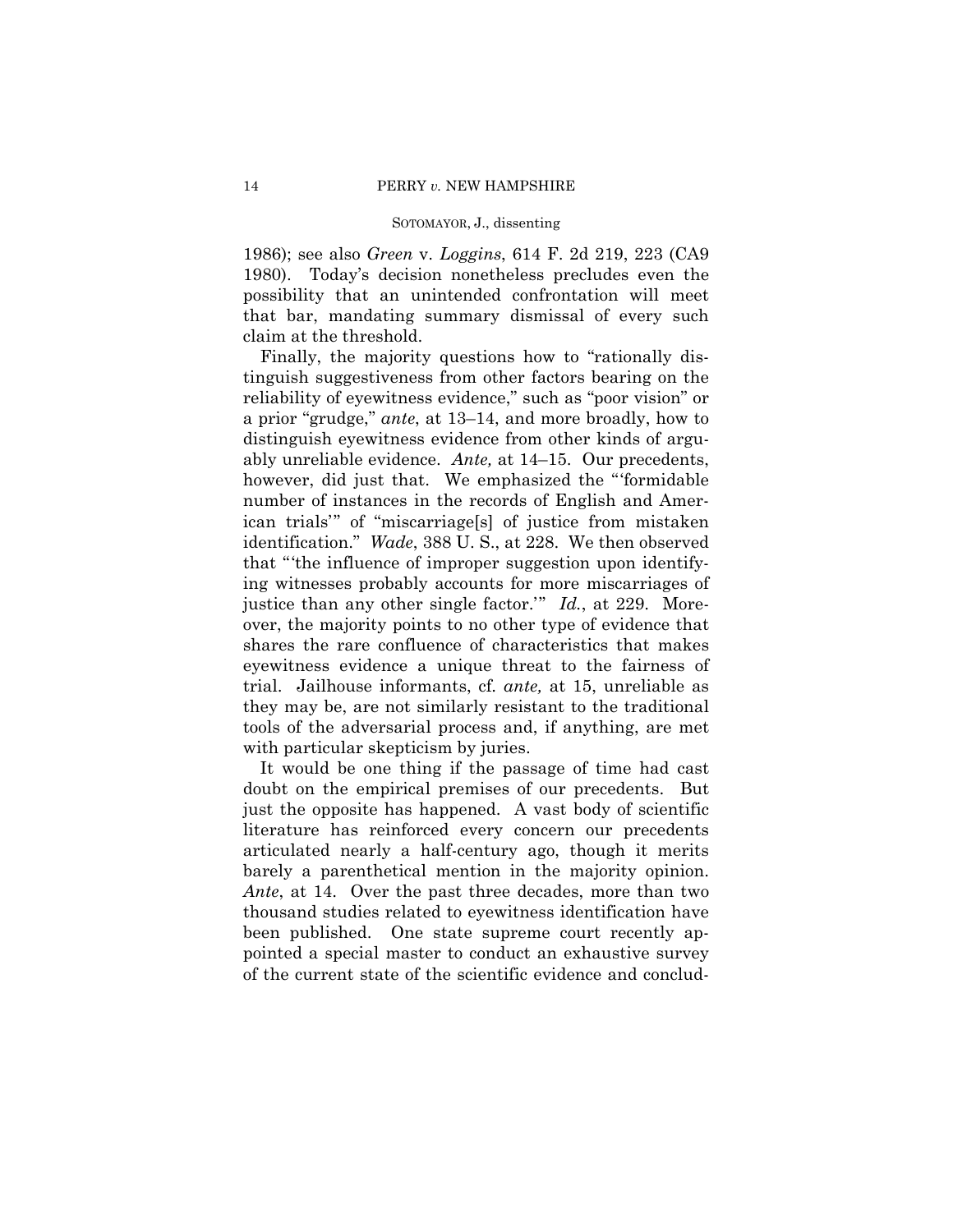ed that "[t]he research . . . is not only extensive," but "it represents the 'gold standard in terms of the applicability of social science research to law.'" *State* v. *Henderson,* 208 N. J. 208, 283, 27 A. 3d 872, 916 (2011). "Experimental methods and findings have been tested and retested, subjected to scientific scrutiny through peer-reviewed journals, evaluated through the lens of meta-analyses, and replicated at times in real-world settings." *Ibid.;* see also Schmechel, O'Toole, Easterly, & Loftus, Beyond the Ken? Testing Jurors' Understanding of Eyewitness Reliability Evidence, 46 Jurimetrics 177, 180 (2006) (noting "nearly unanimous consensus among researchers about the [eyewitness reliability] field's core findings").

The empirical evidence demonstrates that eyewitness misidentification is "'the single greatest cause of wrongful convictions in this country.'"5 Researchers have found that a staggering 76% of the first 250 convictions overturned due to DNA evidence since 1989 involved eyewitness misidentification.6 Study after study demonstrates

<sup>5</sup>*State* v. *Henderson,* 208 N. J. 208, 231, 27 A. 3d 872, 885 (2011); see also, *e.g., Benn* v. *United States*, 978 A. 2d 1257, 1266 (D. C. 2009); *State* v. *Dubose*, 285 Wis. 2d 143, 162, 699 N. W. 2d 582, 592 (2005); Dept. of Justice, Office of Justice Programs, E. Connors, T. Lundregan, N. Miller, & T. McEwen, Convicted by Juries, Exonerated by Science: Case Studies in the Use of DNA Evidence to Establish Innocence After Trial 24 (1996); B. Cutler & S. Penrod, Mistaken Identification: The Eyewitness, Psychology, and the Law 8 (1995); Wells, "Good, You Identified the Suspect": Feedback to Eyewitnesses Distorts their Reports of the Witnessing Experience, 83 J. of Applied Psychology No. 3 360 (1998).<br><sup>6</sup>B. Garrett, Convicting the Innocent: Where Criminal Prosecutions

Go Wrong 9, 48, 279 (2011); see also, *e.g.,* Innocence Project, Facts on Post-Conviction DNA Exonerations (75% of postconviction DNA exoneration cases in the U. S. involved eyewitness misidentification), http:// www.innocenceproject.org/Content/Facts\_on\_PostConviction\_DNA\_ Exonerations.php (as visited Jan. 11, 2012, and available in Clerk of Court's case file); Dept. of Justice, National Institute of Justice, Eyewitness Evidence: A Guide for Law Enforcement iii (1999) (85% of 28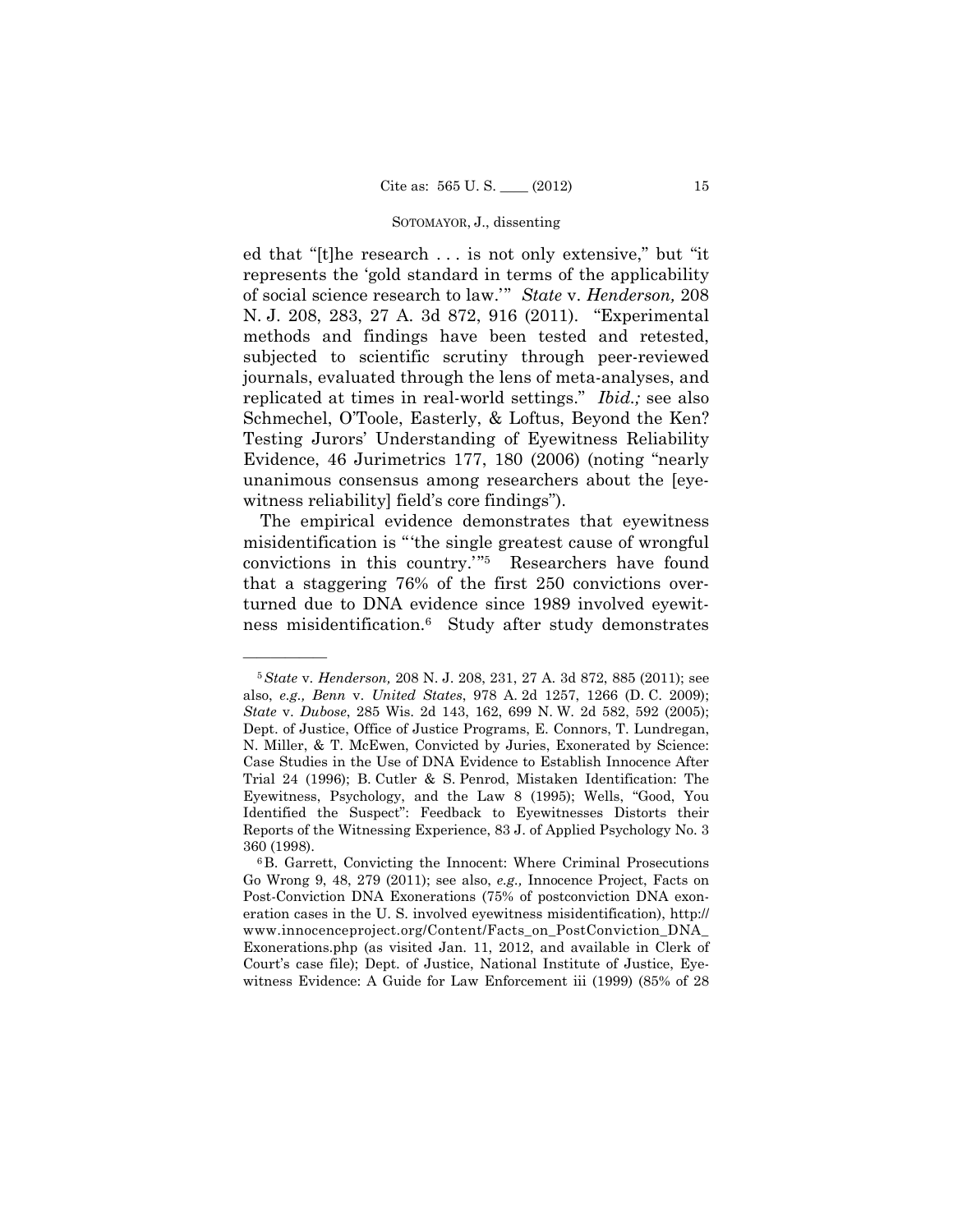that eyewitness recollections are highly susceptible to distortion by postevent information or social cues;<sup>7</sup> that jurors routinely overestimate the accuracy of eyewitness identifications;8 that jurors place the greatest weight on eyewitness confidence in assessing identifications<sup>9</sup> even though confidence is a poor gauge of accuracy; $10$  and that suggestiveness can stem from sources beyond policeorchestrated procedures.11 The majority today nevertheless adopts an artificially narrow conception of the dangers of suggestive identifications at a time when our concerns should have deepened.

## III

There are many reasons why Perry's particular situation might not violate due process. The trial court found

11See Brief for Wilton Dedge et al. as *Amici Curiae* 8, n. 13.

felony convictions overturned on DNA evidence involved eyewitness misidentification).<br><sup>7</sup>See, *e.g.*, Gabbert, Memon, Allan, & Wright, Say it to My Face:

Examining the Effects of Socially Encountered Misinformation, 9 Legal & Criminological Psychol. 215 (2004); Douglass & Steblay, Memory Distortion in Eyewitnesses: A Meta-Analysis of the Post-Identification Feedback Effect, 20 Applied Cognitive Psychol. 859, 864–865 (2006). 8See Brigham & Bothwell, The Ability of Prospective Jurors to Esti-

mate the Accuracy of Eyewitness Identifications, 7 Law & Hum. Behav. 19, 22–24, 28 (1983) (nearly 84% of study respondents overestimated accuracy rates of identifications); see also, *e.g.,* Sigler & Couch, Eyewitness Testimony and the Jury Verdict, 4 N. Am. J. Psychol. 143, 146 (2002).<br><sup>9</sup>See Cutler & Penrod, Mistaken Identification, at 181–209; Lindsay,

Wells, & Rumpel, Can People Detect Eyewitness-Identification Accuracy Within and Across Situations? 66 J. Applied Psychol. 79, 83 (1981). 10See Brewer, Feast, & Rishworth, The Confidence-Accuracy Re-

lationship in Eyewitness Identification, 8 J. Experimental Psychol. Applied 44, 44–45 (2002) ("average confidence-accuracy correlations generally estimated between little more than 0 and .29"); see also*, e.g.,* Sporer, Penrod, Read, & Cutler, Choosing, Confidence, and Accuracy: A Meta-Analysis of the Confidence-Accuracy Relation in Eyewitness Identification Studies, 118 Psychol. Bull. 315 (1995).